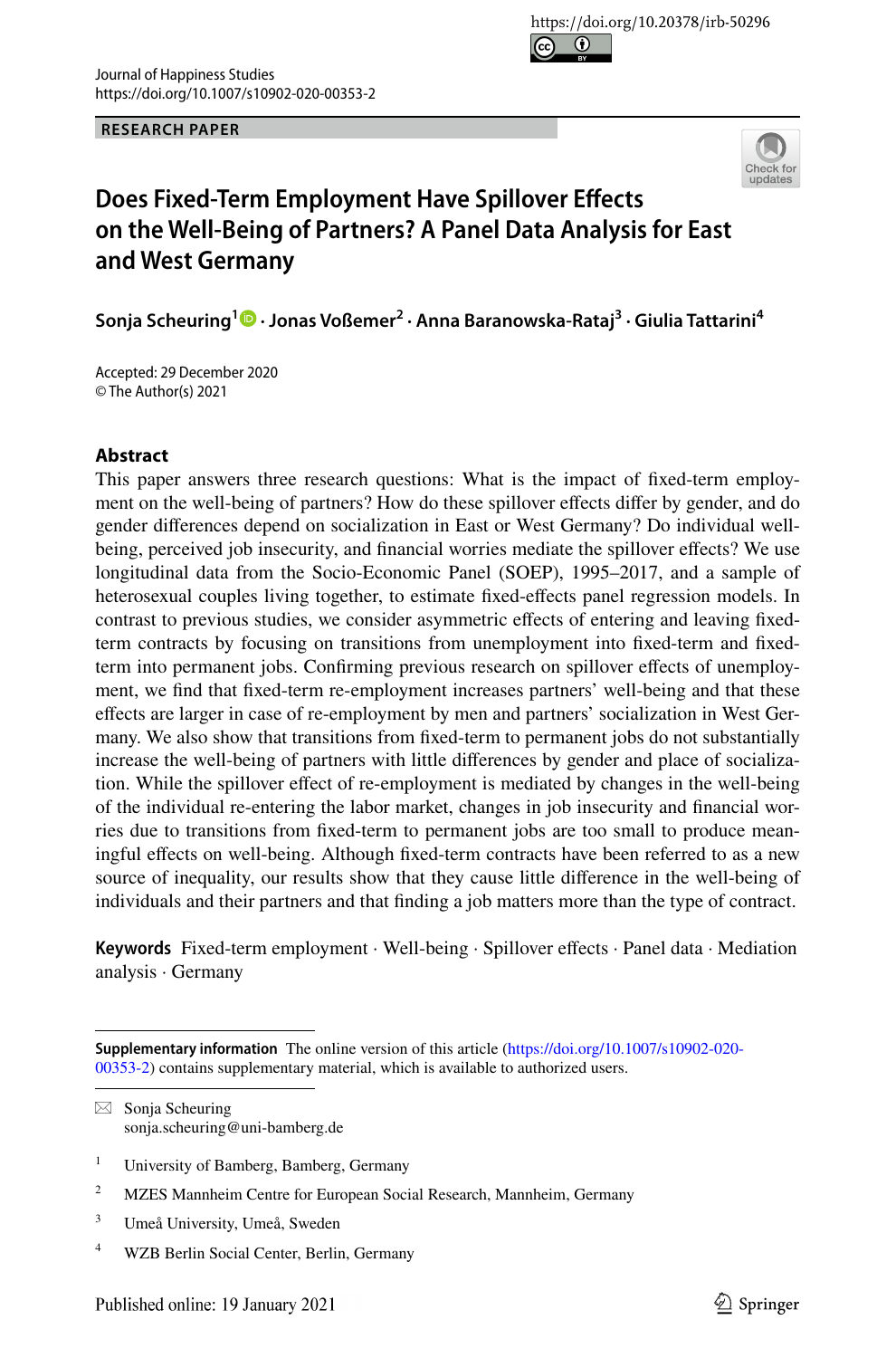# **1 Introduction**

Employment is a key determinant of well-being, and more specifcally, life satisfaction (Luhmann et al. [2012](#page-19-0)), i.e., the balance between individual expectations regarding life and the fulfllment of these expectations (Veenhoven [2009](#page-20-0)). The fexibilization of labor markets over the last three decades led to growing concerns about job insecurity (Kalleberg [2018](#page-19-1)), and, in particular, the potential negative efects of fxed-term contracts for well-being (De Witte et al. [2016](#page-18-0)). In response to employers' demands for fexibility, governments deregulated employment protection and promoted the use of fxed-term jobs. These jobs are characterized by a predetermined expiry date, which leaves it up to employers to decide whether to continue the employment relationship. In Germany, about 40% of newly created jobs start with a fxed-term contract (Bossler et al. [2019\)](#page-18-1), which underlines the importance of understanding their impact on the well-being of individuals and their partners.

On the one hand, fxed-term contracts are hoped to support the labor market integration of the unemployed (Barbieri [2009\)](#page-17-0) and intended to serve as a stepping stone towards permanent employment. Since unemployment has detrimental and long-lasting consequences for the well-being of individuals (Wanberg [2012](#page-20-1); Mousteri et al. [2018](#page-19-2)), governments have seen fxed-term contracts as a promising tool for improving the labor market prospects of disadvantaged groups (Korpi and Levin [2001;](#page-19-3) DiPrete et al. [2006](#page-18-2)) and subsequently their well-being.

On the other hand, it is also assumed that fxed-term contracts are in many ways inferior to permanent contracts. The concern is that they go along with chronic job insecurity and that workers are trapped in the secondary labor market segment, which ofers lower job quality (De Cuyper et al. [2009](#page-18-3)). Therefore, fxed-term employees experience a lack of certainty and planability regarding their future, which worsens their well-being. Some even argue that these jobs have similar or worse consequences than unemployment, because the anticipation of a job loss is more stressful than the actual joblessness itself (Inanc [2018](#page-19-4)).

Given these two perspectives, a rich literature on the consequences of fxed-term contracts on well-being developed (for an overview see Imhof and Andresen [2018;](#page-19-5) De Cuyper et al. [2008](#page-18-4); Virtanen et al. [2005](#page-20-2)). Previous research often compares fxed-term with permanent contracts and refers to the entrapment scenario by emphasizing the fears associated with these jobs. In line with this view, a large share of cross-sectional studies reports nega-tive effects (for overview see De Cuyper et al. [2008\)](#page-18-4). Some longitudinal studies also point at a disadvantage among temporary workers (Dawson et al. [2017;](#page-18-5) De Graaf-Zijl [2012](#page-18-6)). Other longitudinal studies reveal an ambiguous picture, with some fnding substantial posi-tive effects of permanent over fixed-term employment (e.g., Gash et al. [2007\)](#page-18-7), while others report only minor diferences (Gebel and Voßemer [2014](#page-18-8)).

Despite the desired integrational function (stepping stone scenario), few studies compare fxed-term contracts to unemployment. Although most of these studies fnd that fxedterm jobs are preferable to unemployment (Gundert and Hohendanner [2014;](#page-19-6) Gash et al. [2007\)](#page-18-7), some theoretically assume and empirically fnd no diferences in well-being (Cham-bel et al. [2016](#page-18-9)). Other studies show that insecure employment has even more negative efects than unemployment (Burchell [1994;](#page-18-10) Kim and von dem Knesebeck [2015](#page-19-7)).

Scholars have started to consider that job insecurity may afect not only employees with fxed-term contracts, but also their partners. Employment contracts may afect decisions made jointly by the couple. For example, fxed-term employment of one partner can postpone childbirth, decrease the likelihood of marriage, and the chance of home ownership (Baron and Rapp [2019](#page-17-1); Auer and Danzer [2016](#page-17-2)). However, despite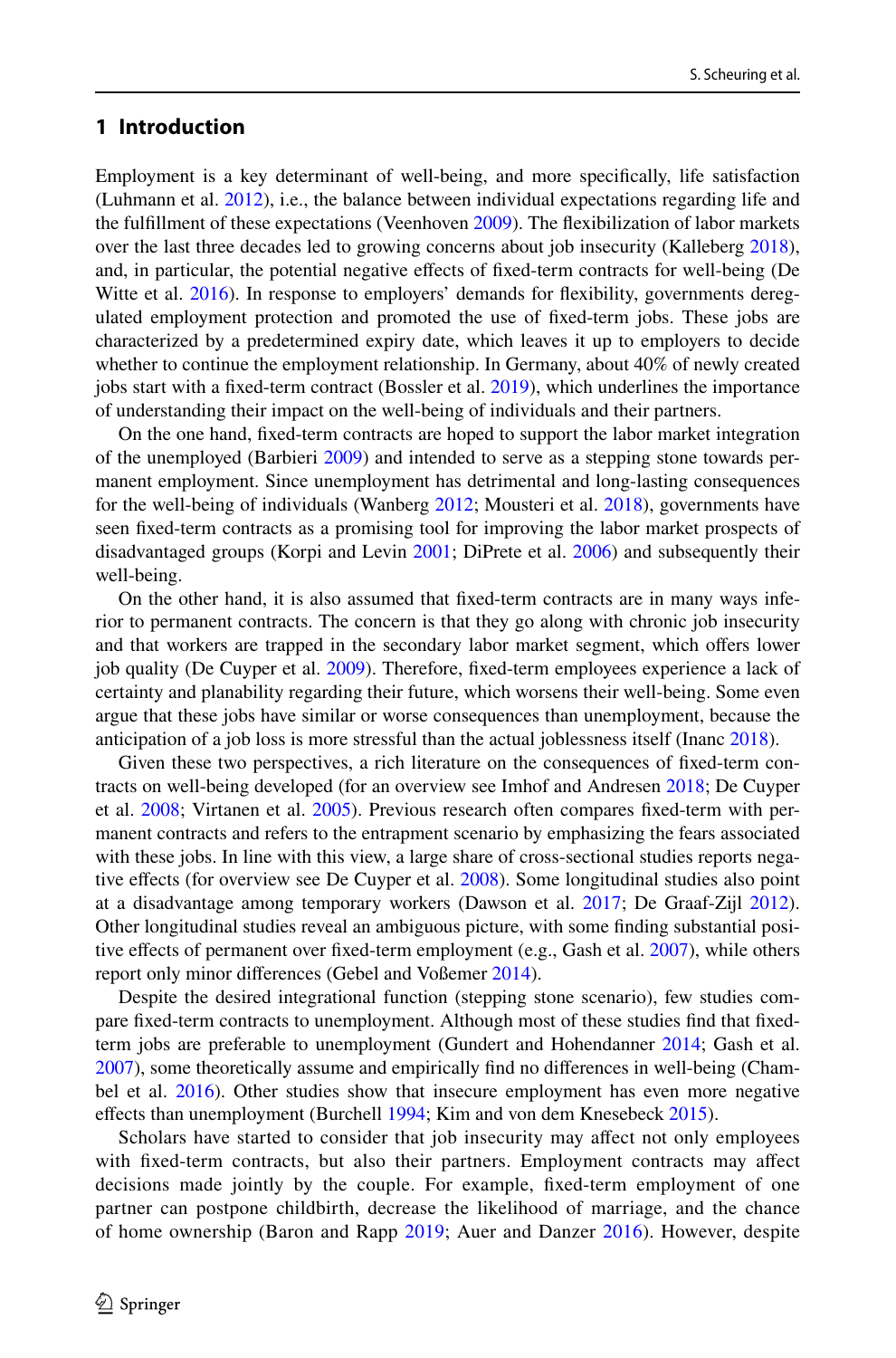this research on couples, almost no studies have investigated so-called spillover efects, that is the impact of fxed-term employment of one person on the well-being of their partner. This lack of studies is surprising, as such spillover efects have been previously found for unemployment and job losses (Marcus [2013;](#page-19-8) Nikolova and Ayhan [2019\)](#page-19-9). The only exception is Inanc  $(2018)$  $(2018)$  $(2018)$ , who shows that in the United Kingdom (UK) the negative impact of fxed-term compared to permanent contracts on well-being extends to the partner and is of similar size to the spillover efect of unemployment. The lack of research on spillover efects of fxed-term jobs on family members is an important issue, as its costs or benefts might be seriously misjudged if the focus is on the directly afected individuals only.

The main goal of this paper is to extend research on the spillover efects of fxed-term employment on the well-being of partners. We seek to make three contributions to the literature. First, our main contribution to research on the well-being consequences of fxedterm contracts is the analysis of spillover efects in the German context, thereby extending the only previous study on this topic for the UK (Inanc [2018\)](#page-19-4). Germany is particularly interesting, since its labor market is regulated with a rather strict separation between the primary, advantageous segment with mostly permanent and securely employed individuals and the secondary, disadvantageous segment, including lower quality jobs with e.g., fxed-term contracts (for a detailed discussion of the German labor market see Gundert and Hohendanner [2014\)](#page-19-6). Thus, the effects might be even more detrimental than for the UK, a country with a fexible labor market.

Second, as Inanc [\(2018](#page-19-4)) highlights the heterogeneity in spillover effects by gender, an additional contribution is to investigate how women and men react diferently to fxedterm employment of their partners. The German context ofers a unique opportunity in this respect. While East and West Germany share both labor market and family policies, they still difer in terms of gender norms and roles, which even afect the cohorts born after reunifcation (Ebner et al. [2020](#page-18-11); Bauernschuster and Rainer [2012\)](#page-17-3). We consider how gender diferences in the spillover efects depend on partners' place of socialization in either East or West Germany to improve our current understanding of the conditions under which gender diferences in spillover efects emerge. The place of socialization provides information about gender role attitudes, which are passed on in the primary socialization from parents to children and should difer between East and West Germany. Whereas previous studies on the efects of fxed-term employment on well-being already found important diferences by countries (Täht et al. [2020](#page-20-3); Karabchuk and Soboleva [2020](#page-19-10)), no studies so far have examined the relevance of the place of socialization with respect to spillover efects.

Third, we shed light on the plausibility of the theoretical explanations put forward for spillover efects. We empirically test whether changes in the individual well-being, perceived job insecurity, and fnancial worries resulting from labor market transitions transmit to the partners' well-being. While these mediators are derived from theoretical models and have been suggested as relevant (Silla et al. [2009](#page-19-11)), they have not yet been empirically tested in the context of spillover efects.

To answer the research questions, we use longitudinal data from the German Socio-Economic Panel (SOEP), 1995–2017, and apply fxed-efects panel regression models. To bridge the two opposing perspectives, which emphasize the benefts and costs of fxed-term jobs, we compare fxed-term jobs to both unemployment and permanent jobs. We focus on transitions from unemployment to fxed-term and fxed-term to permanent employment. These specifc transitions are most closely related to the debates that motivate our study, that is fxed-term contracts as a means of labor market integration for the unemployed and its potential role as a stepping stone.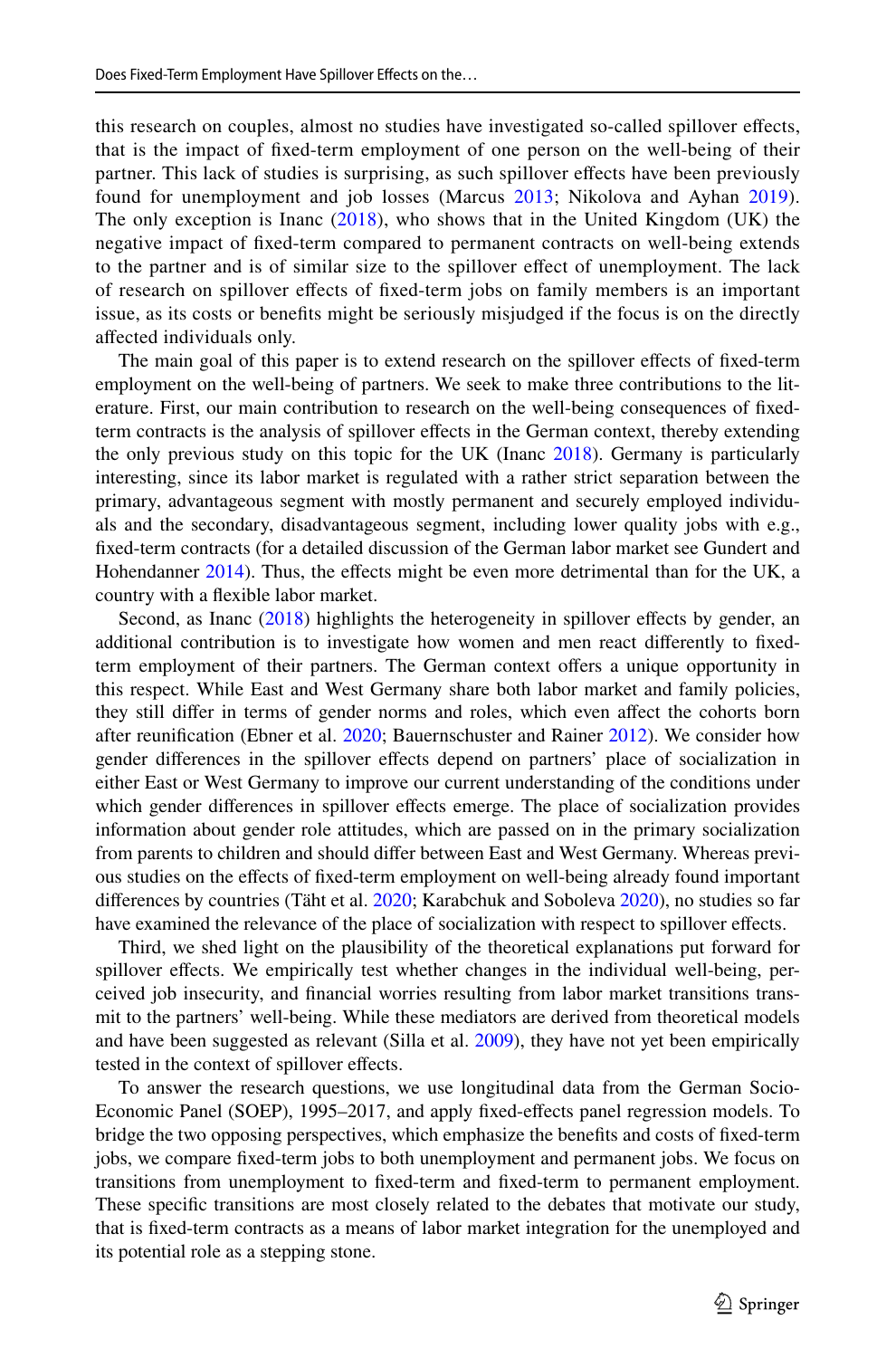# **2 Theory and hypotheses**

The benefts of stable employment for individual well-being can be understood from Warr's vitamin model (Warr [2017](#page-20-4)). This theory explains how environmental factors determine the well-being of individuals. The vitamins refer to twelve distinct factors, which include the opportunity for personal control, social contact, availability of money or career outlook, and other factors. Diferent domains of life, such as work or family, provide these benefts. In analogy to vitamins, these factors and their components are in over- or under-dosage expected to be harmful for well-being.

When referring to the work context, distinct job situations ofer diferent amounts of vitamins. In line with previous studies (Gebel and Voßemer [2014;](#page-18-8) Scherer [2009\)](#page-19-12), we assume a continuum from unemployment, which offers the least vitamins, to permanent employment, which ofers the most vitamins, with fxed-term contracts somewhere in between the extremes. Compared to permanent employment, fxed-term employment ofers poorer working conditions (Booth et al. [2002](#page-18-12)) and less economic security, which negatively afects the controllability and planability of life (Bosmans et al. [2016;](#page-18-13) Lazarus and Folkman [1984](#page-19-13)). Hence, these jobs differently affect the vitamin balance of individuals and consequently their well-being.

But how do these efects then transfer to the partner? The spillover-crossover model can shed light on this question (Bakker and Demerouti [2013;](#page-17-4) Rodríguez-Muñoz et al. [2014](#page-19-14)). This model distinguishes intra-individual spillover efects, i.e., bad mood at work transmits to home, from inter-individual crossover efects, i.e., bad mood of an individual transmits to closely related individuals, such as the partner. In line with many other researchers, we use the term 'spillover' to cover both intra- and inter-individual efects (Inanc [2018](#page-19-4); Marcus [2013;](#page-19-8) Nikolova and Ayhan [2019\)](#page-19-9) that lead to a transmission of efects from one partner to the other.

#### **2.1 The spillover efects of fxed‑term employment on subjective well‑being**

The work-related sphere of life may afect the way that individuals feel and behave. Previous research documents consequences such as concentration difculties, elevated irritability, stress, and anxiety, having less energy and vigor, social withdrawal, and less support towards the partner (Danner-Vlaardingerbroek et al. [2013;](#page-18-14) Jiang and Lavaysse [2018;](#page-19-15) Mantler et al. [2005;](#page-19-16) Repetti and Wang [2017](#page-19-17)). When individual well-being declines, the resulting emotional reactions and behaviors can be a strain on closely related people, such as partners, which can in turn deteriorate their well-being (Rook et al. [1991](#page-19-18); Bakker et al. [2009\)](#page-17-5). Apart from being exposed to behavioral changes and a lack of emotional availability and support from the persons, partners may experience a deterioration in well-being due to empathy, i.e., sharing the emotional states and well-being of the persons.

There are also alternative mechanisms that may drive the efects that can occur at the partnership level. Some mechanisms relate to the need of couples to plan their life decisions together, considering the employment situations of both partners (Blom et al. [2020](#page-17-6)). Perceived job insecurities and fnancial worries might prevent shared future planning regarding home ownership or childbearing (Blossfeld et al. [2005;](#page-18-15) Baron and Rapp [2019](#page-17-1)). Referring back to the vitamin model (Warr  $2017$ ), when individuals gain vitamins through re-entering the work environment or by a transition from fxed-term to permanent jobs, these can be utilized to satisfy shared goals of partners.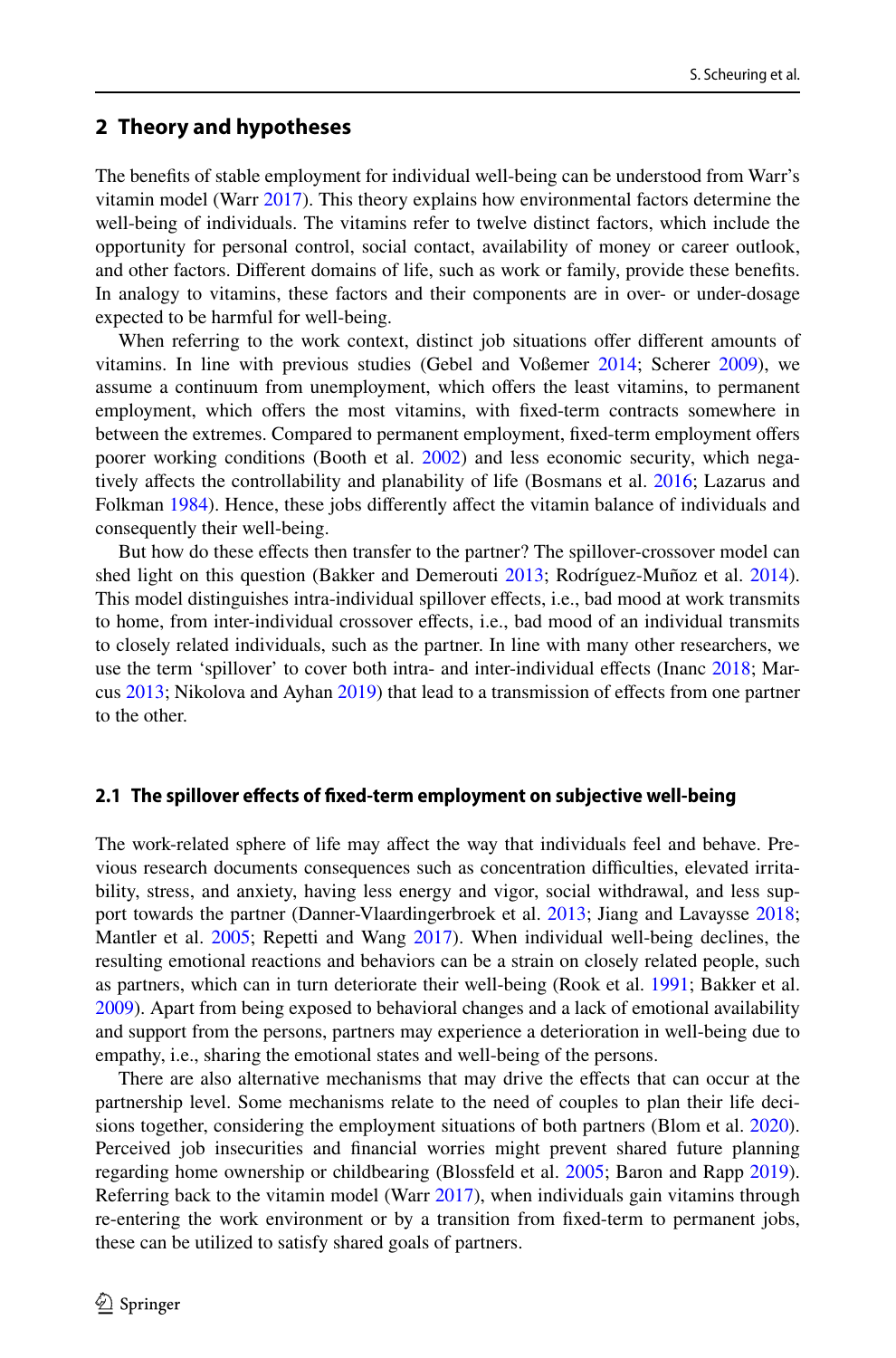Following these arguments, the scale of employment situations related amounts of vitamins, ranging from unemployment, through fxed-term contracts, to permanent employment, is associated not only with individual well-being, but also with the well-being of partners. The transition to more secure positions is linked to a gain in vitamins. Thus, if an individual makes a transition from unemployment to fxed-term employment, the positive feelings about regaining fnancial resources and other functions of work might go beyond this individual and extend to the partner. Moreover, such 'upward' transitions enable couples to fulfil shared goals, which affect both partners' well-being.

**H1a** A transition from unemployment into fxed-term employment as compared to remaining unemployed positively afects the well-being of one's partner.

**H1b** A transition from fxed-term into permanent employment as compared to remaining in fxed-term employment positively afects the well-being of one's partner.

# **2.2 Gender diferences and how they vary by place of socialization**

According to the doing gender theory (West and Zimmermann [1987\)](#page-20-5), individuals expect that their partners behave in gender-specifc ways that shape the division of labor in couples. More specifcally, men are supposed to be the breadwinners and women the homemakers. Gainful employment, which enables men to satisfy the material needs of a household, is understood as a signal of masculinity. Unemployment represents a deviation from gender-specifc behavior for men, but not for women. Women can substitute employment by engaging in their alternative and socially acceptable role as housewives, which can protect their well-being (Nordenmark and Strandh [1999\)](#page-19-19).

Fixed-term employment exceeds unemployment for the associated vitamins, as it enables men to fulfll their normative obligations by providing material resources to the household. When compared to permanent employment, fxed-term employment can, however, also be seen as a deviation from masculinity. Due to the lower job quality, there is a lower likelihood to be able to provide the family with a stable income (Inanc [2018](#page-19-4)). Therefore, when the male partner makes an 'upward' transition regarding the employment status, this enables the breadwinner norm to be met and thus satisfes the expectations of the female partner. This expectation does not apply to similar transitions of women and their male partners' well-being, since, according to doing gender theories, it is not the key role of women to earn a living.

**H2a** The positive spillover efects of a transition from unemployment into fxed-term employment as compared to remaining unemployed on the well-being of the partners will be stronger for female than for male partners' well-being.

**H2b** The positive spillover effects of a transition from fixed-term employment into permanent employment as compared to remaining in fxed-term employment on the well-being of the partners will be stronger for female than for male partners' well-being.

What doing gender exactly means is determined by contexts such as socialization in East or West Germany. The roles described above are more frmly entrenched and transferred in primary socialization in conservative societies (Sainsbury [1996\)](#page-19-20). Germany has the special situation of two contexts with diferent gender role attitudes within one country.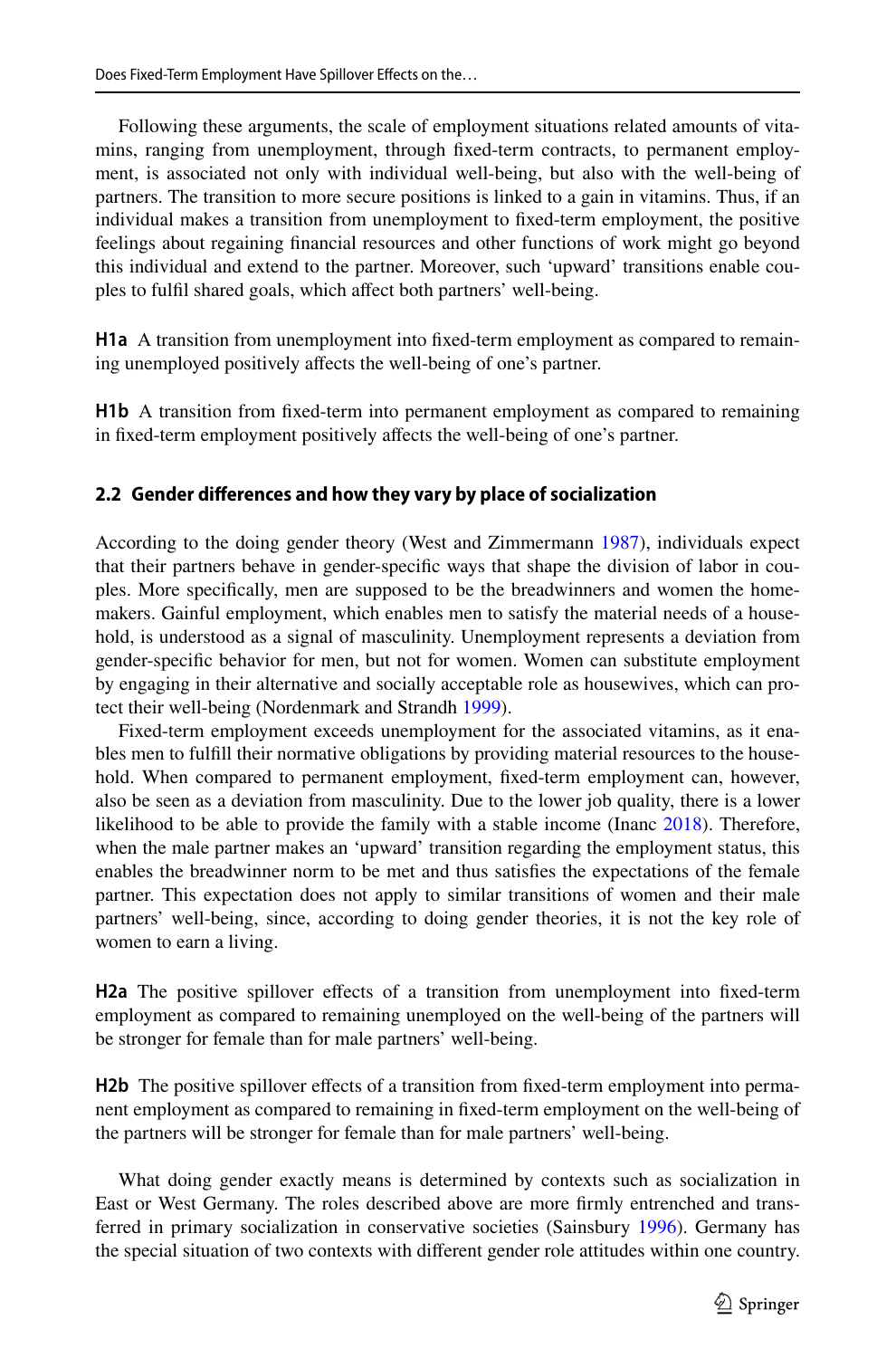The legacy of the GDR can still be seen today (Ebner et al. [2020](#page-18-11)). The meaning of doing gender and the importance of gender should therefore depend on the socialization in East or West Germany. In the GDR, a dual-earner model with a strong labor force participation of women shaped individuals' gender norms towards an egalitarian model. Primary socialization in the family and secondary socialization in the school promoted equal gender roles. West Germany, on the other side, with its traditional gender roles, was and is a standard example of the male-breadwinner model (Bauernschuster and Rainer [2012\)](#page-17-3).

For women who have been socialized in West Germany, a suboptimal employment position of the male partner should refect a stronger deviation from the gender-specifc behavior of being the breadwinner than for women socialized in East Germany. By contrast, since gender roles have been more equal in East Germany, it should not be relevant what gender the individual who experiences the 'upward' transition is. The efects should be equally benefcial to the partner. In conclusion, gendered spillover efects should be more relevant for the partners' well-being in case of socialization in West than in East Germany.

**H3a** The more positive spillover effect of a transition from unemployment into fixed-term employment as compared to remaining unemployed on the well-being of female than male partners will be stronger for afected partners who have been socialized in West than in East Germany.

H3b The more positive spillover effect of a transition from fixed-term into permanent employment as compared to remaining in fxed-term employment on the well-being of female than male partners will be stronger for afected partners who have been socialized in West than in East Germany.

### **2.3 Factors mediating the spillover efects**

A few studies have argued that fxed-term employment is equally or even more harmful than unemployment regarding well-being (Burchell [1994](#page-18-10); Inanc [2018\)](#page-19-4). Most research, however, assumes the opposite. Fixed-term employment compared to unemployment ofers vitamins like fnancial resources, social contacts as well as social standing (Gash et al. [2007\)](#page-18-7), which should improve the well-being of individuals. By comparison, permanent contracts ofer greater job security and as previous studies show a higher income (Booth et al. [2002](#page-18-12)). As a result, compared to fxed-term employment, permanent employment ofers more vitamins, which enhance the job satisfaction, and consequently the well-being of individuals.

These improvements due to 'upward' transitions do not only occur within the working domain, but also transfer to the family life, which boosts the relationship quality (Blom et al. [2020](#page-17-6)). The corresponding employment transitions reduce the pressure and stress caused by insecurity and reduced planability of the previous employment status. If individuals are less distressed and have a higher well-being, this also transmits to the well-being of their partners (Westman [2016\)](#page-20-6).

**H4a** The positive spillover efect of a transition from unemployment into fxed-term employment as compared to remaining unemployed on the well-being of the partner will be partly mediated by changes in the well-being of the individual who experiences the transition.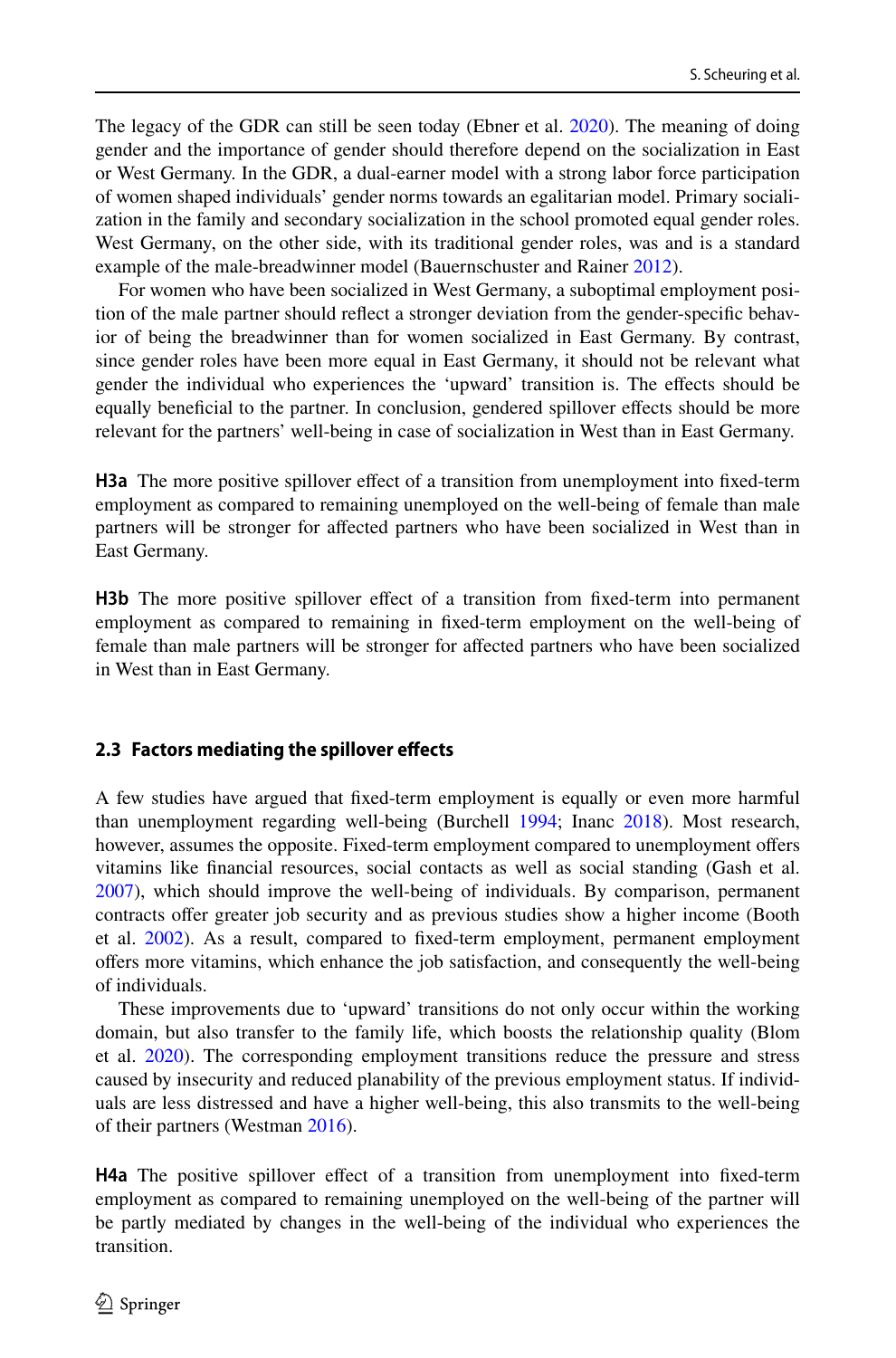**H4b** The positive spillover effect of a transition from fixed-term into permanent employment as compared to remaining in fxed-term employment on the well-being of the partner will be partly mediated by changes in the well-being of the individual who experiences the transitions.

Finally, while an individual under-dosage of all vitamins of the unemployed should explain positive spillover efects for transitions into fxed-term employment, the diference in the vitamins provided by fxed-term compared to permanent jobs is not so clear. In terms of income diferentials, fxed-term jobs might be considered by employers as a prolonged probationary period (Booth et al. [2002\)](#page-18-12). Fixed-term employees may therefore receive a lower salary than permanent employees, which leads to more fnancial worries. Financial worries make it more difficult for couples to achieve common goals. If fixed-term employees make the transition to permanent employment, the fnancial difculties should decrease. In addition, as fxed-term jobs expire, workers may perceive job insecurity, which decreases as they make the transition into permanent employment. Therefore, the 'upward' employment transition reduces stress and negative emotions and thus increases well-being (Warr [2017](#page-20-4)). This well-being boost might accordingly transmit to the partner through empathy.

H5 The positive effect of a transition from fixed-term into permanent employment as compared to remaining in fxed-term employment on the well-being of the individual who experiences the transition will be partly mediated by changes in job insecurity and fnancial worries.

# **3 Methods**

### **3.1 Data and Sample**

We use data from the Socio-Economic Panel (SOEP), which began in 1984 (Liebig et al. [2019\)](#page-19-21). The SOEP is an annual household panel survey designed to be nationally representative of the German adult population. Nearly 15,000 households and 30,000 individuals participate (Goebel et al. [2019](#page-18-16)). For our analyses, the SOEP has three main advantages. First, it offers detailed annual data on activity status, type of contract, and well-being. Second, we have independent information from both partners, as each adult household member is interviewed separately. Third, the SOEP is one of the longest running household panel surveys, which allows us to study the spillover efects of specifc employment transitions. More specifcally, we can relate changes in the well-being of partners to changes in the activity status and type of contract of individuals.

For the analyses, we select an initial sample of cohabiting and married heterosexual couples living together, where both partners participate in the personal interview. We only use waves from 1995 or later, as information on the type of contract for the previous years is incomplete. To focus on the working age population, we restrict our sample to couples where both partners are between 18 and 65 years old. As we want to investigate the spillover effects of fixed-term employment in comparison to both unemployment and permanent employment, our analyses focus on two specifc transitions: (1) from unemployment to fxed-term and (2) from fxed-term to permanent employment.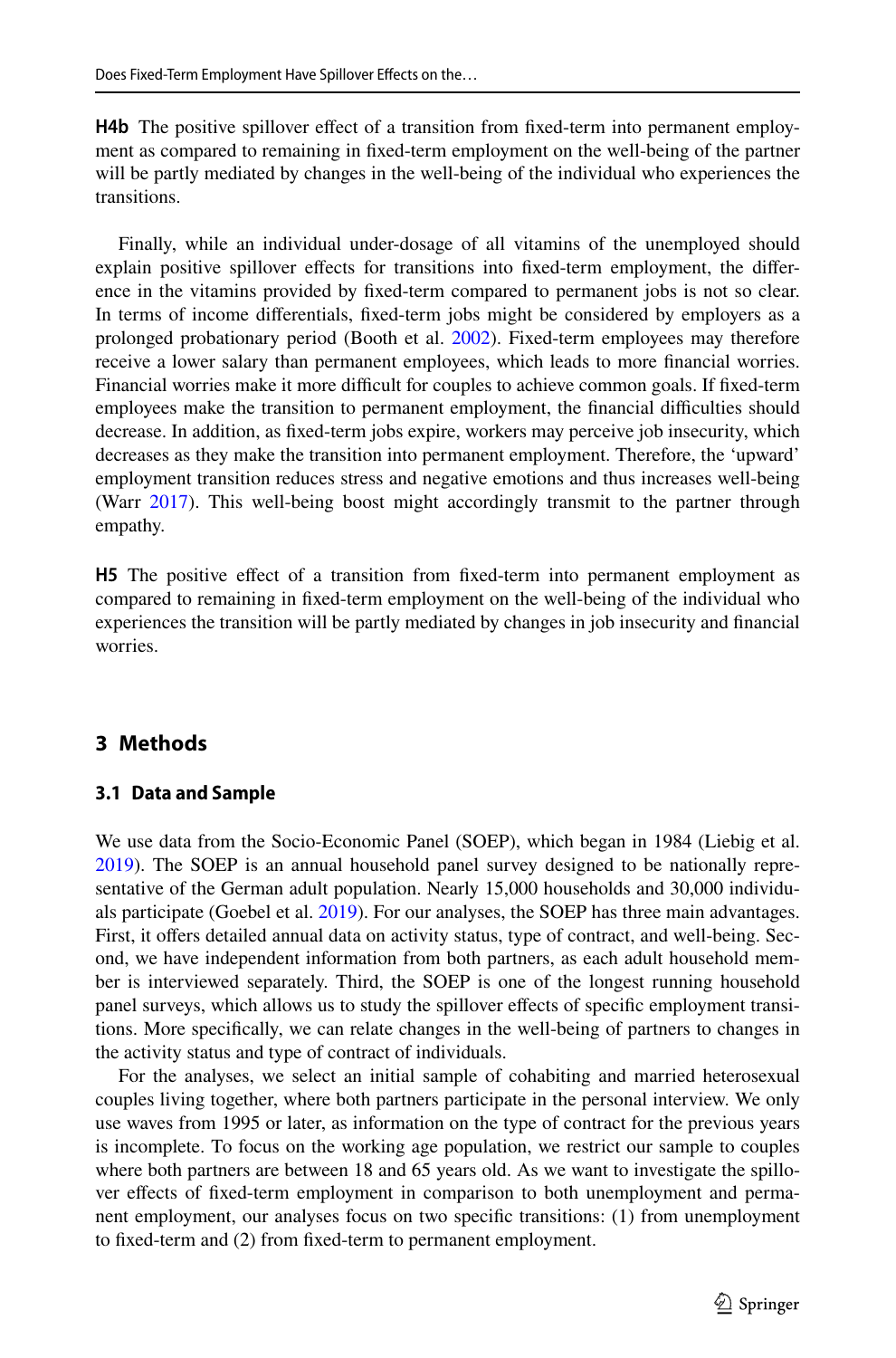These transitions directly relate to the debates that motivate our study. We focus on the role of fxed-term contracts as a means of labor market integration for the unemployed and as a stepping stone from fxed-term to permanent jobs. This study design reduces ambiguities that are associated with the reverse transition from permanent to fxed-term jobs. Within one job, transitions from permanent to fxed-term jobs are prohibited by German labor law. Thus, these transitions will always be associated with a change of jobs, which potentially includes an additional period of non-employment. As a result, it is difcult to assess which changes are responsible for efects on the wellbeing of partners (i.e., contract status or intermediate non-employment).

Our study design regarding the focus on specifc employment transitions allows a relaxation of the assumption of symmetric efects. Symmetry in efects is an implicit assumption in standard specifcations of fxed-efects models (Allison [2019\)](#page-17-7). We assume asymmetry, because it is theoretically argued that "losses loom larger than gains" (Kahneman and Tversky [1979](#page-19-22); Hobfoll [1988\)](#page-19-23). In addition, a recent study on the efects of fxed-term contracts on individuals' well-being shows that transitions from fxed-term to permanent employment and vice versa have efects of diferent magnitude (Schumann and Kuchinke [2020](#page-19-24)). Thus, the study points to an asymmetry of effects. While fixedefects panel analyses in previous studies (Inanc [2018\)](#page-19-4) implicitly assume symmetric efects (Allison [2019](#page-17-7)), our focus on specifc transitions makes no assumptions in this regard.

We further restrict our sample to couples where at least one partner is at risk of experiencing a transition of interest between two yearly interviews  $t$  and  $t + 1$ . This includes couples where at least one partner makes the transition from either unemployment to fxed-term or fxed-term to permanent employment (treatment spells). The defnition also includes couples where at least one partner continuously remains in the original activity status and contract type (control spells). The latter couples provide information on how the well-being of the partner would have changed in the absence of a transition from either unemployment to fxed-term or fxed-term to permanent employment (Brüderl and Ludwig [2015](#page-18-17)).

We fnally exclude couples with missing values on the variables of interest and restrict the sample to couples observed at least twice. For the analyses of transitions from unemployment to fxed-term employment, this leaves us with 2373 couples and 9531 coupleyears, while for transitions from fxed-term to permanent employment we have data on 2990 couples and 16,418 couple-years. In these samples, we observe 536 and 560 transitions from unemployment to fxed-term employment and 1409 and 1567 transitions from fxed-term to permanent employment by men and women, respectively.

#### **3.2 Measures**

#### **3.2.1 Dependent variable**

Our outcome is the life satisfaction of the partner, which primarily captures the cognitive component of subjective well-being (Veenhoven [2009\)](#page-20-0). Partners are asked how satisfed they are with life, all things considered, with answers ranging from 0 "completely dissatisfed" to 10 "completely satisfed" on an 11-point scale. Global life satisfaction scales have been shown to be valid, reliable, and sensitive to change, making them well-suited for our analyses (Diener et al. [2013](#page-18-18)).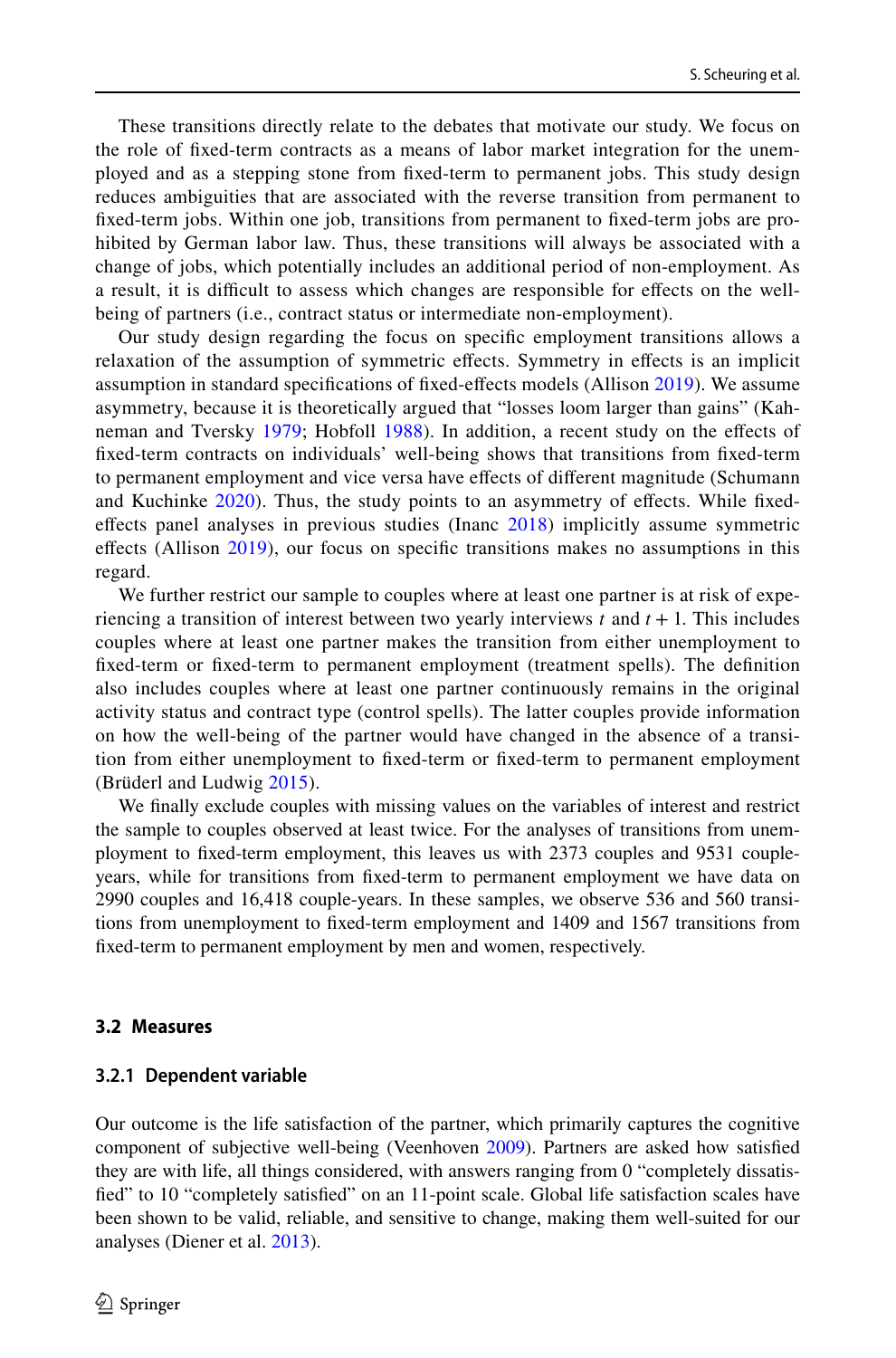## **3.2.2 Independent variables**

Our independent variable, employment status, combines information on activity status and type of contract to distinguish registered unemployment, fxed-term, and permanent employment. Fixed-term employment encompasses all diferent forms of employment that have a pre-defned date of contract termination. This defnition can include fxed-term contracts with one employer, temporary agency work on a fxed-term contract, as well as casual or seasonal work.

We construct treatment and control spells for our transitions of interest. For transitions from unemployment to fxed-term employment, the treatment spells consist of all years in consecutive unemployment before and all years in consecutive fxed-term employment after the transition between two yearly interviews  $t$  and  $t + 1$ . The control spells consist of all years in consecutive unemployment. Spells are censored if individuals are observed in any other than the mentioned employment statuses (e.g., permanent employment), information is missing, or the couple separates. Analogous defnitions apply for transitions from fxed-term to permanent jobs, but here the control spells refer to continuous fxed-term employment.

Our analyses exclude any years in self-employment or inactivity of the individual experiencing the transition, but partners can take any employment status. We cannot rule out that individuals switch jobs between interviews or that they have an intermediate short period of unemployment. It might be that our control group includes some persons in more insecure employment situations. Therefore, the efects of a transition from a fxed-term to a permanent contract might be overestimated.

# **3.2.3 Moderators**

To examine whether spillover efects difer by gender as well as whether gender diferences vary by place of socialization, we measure individuals' gender  $(1)$ =female,  $(0)$ =male), as identified by the interviewer and partners' place of socialization  $(1)$  = East Germany, 0=West Germany). The latter is indicated by the place of residence of the partner in 1989 shortly before the reunifcation of Germany. The variable is intended to capture the efects of primary and secondary socialization in the GDR. These stages of socialization are assumed to have lasting effects on individuals' gender roles even until today (Carter [2014](#page-18-19)). As movements between East and West Germany were quite rare before the fall of the wall, this information is the best available measure for the place where people were socialized. For the few partners born after 1989, we use information on the place of residence at the time of their frst participation in the SOEP. While it is possible that current place of residence and the associated gender norms also afect well-being, our argumentation refers to the place of socialization. Since regional movements are—despite substantial mobility from East to West Germany—still quite rare in our data, a detailed investigation that disentangles the efects of place of socialization and current residence is beyond the scope of our study.

# **3.2.4 Confounders**

As we are interested in estimating the total efects of the respective employment transitions on the well-being of partners, we only adjust for time-varying variables that are assumed to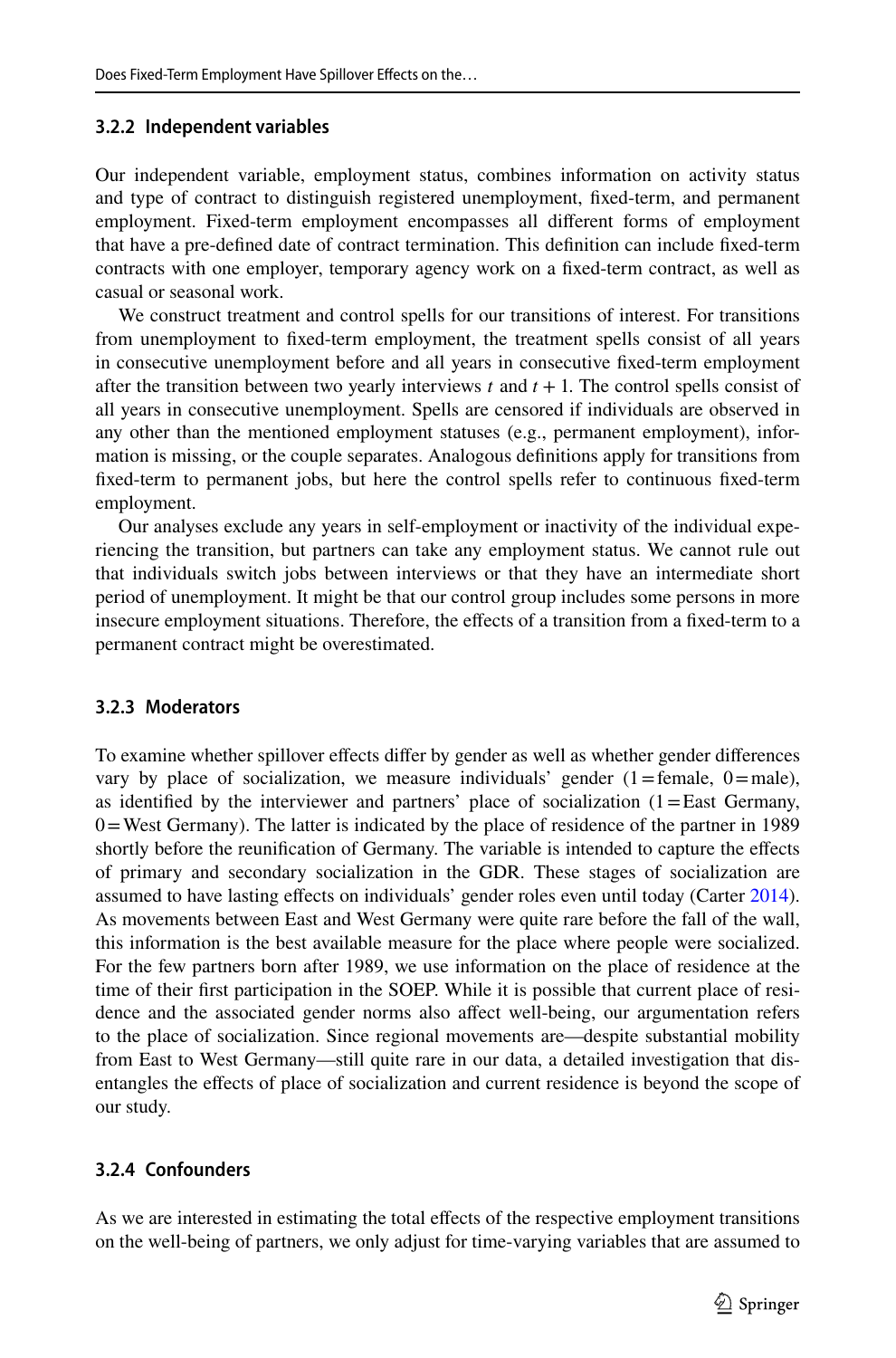afect individuals' probability to experience the transition as well as partners' life satisfaction. We do not control for variables that might be afected by the transitions to avoid overcontrol bias (Elwert and Winship [2014](#page-18-20)). This restriction excludes variables that are known to afect well-being, such as having children, but for which the direction of the relation to the independent variable of interest is not clear. We adjust for partners' age (squared) and year dummy variables to take account of confounding due to ageing efects and common time trends. We also control for the unemployment rate of the federal state where the couple lives (Statistik der Bundesagentur für Arbeit [2018](#page-19-25)). Poor regional labor market conditions likely decrease the probability of transitions from unemployment to fxed-term employment. In times of economic contraction, employers will be less willing to convert fxed-term into permanent contracts. High levels of unemployment have furthermore been shown to have an independent efect on individuals' well-being (Clark et al. [2010](#page-18-21)).

#### **3.2.5 Mediators**

We consider individuals' own well-being, their perceived job insecurity, and fnancial worries to partly mediate the efects of the transitions of interest on the well-being of partners. The well-being of individuals is measured by their life satisfaction on a scale from 0 to 10 (identical to the dependent variable). Perceived job insecurity and fnancial worries are measured by questions about how concerned individuals are about their job security and economic situation. For both variables we distinguish between those who are  $(1=)$  "very" or "somewhat concerned" and those who are  $(0=)$  "not concerned at all".

#### **3.3 Fixed‑efects models**

To estimate the spillover efects of fxed-term employment on the well-being of partners, we apply fxed-efects panel regression models to our two samples. The frst sample concerns transitions from unemployment to fxed-term, and the second from fxed-term to permanent employment. Our main specifcation for both samples is

$$
y_{it} = \alpha T_{it} + \beta T_{it} F_i + \gamma X_{it} + \delta X_{it} F_i + \theta F_i + \mu_i + \epsilon_{it}
$$
 (1)

where  $y_{it}$  indicates the life satisfaction of the partner of individual *i* in year *t*.  $T_{it}$  is a dummy variable for individual  $i$  who experience the transition of interest.  $F_i$  is a dummy variable for being female.  $X_{it}$  is a vector of confounding variables (including year fixed-effects).  $\mu_i$ is a spell-specific fixed effect.  $\epsilon_{it}$  is the idiosyncratic error term. To give an example, for transitions from unemployment into fixed-term employment,  $T_{it} = 0$  in the years before the transition, in which *i* is unemployed, and  $T_{it} = 1$  in the years after *i* becomes and remains fixed-term employed. The spell-specific fixed effect  $\mu_i$  is fixed within a specific treatment or control spell as well as couple. Thus, repeated spells within a couple or in diferent relationships are treated as separate observations. To consider that observations are nested in individuals and couples, standard errors are clustered at the highest level, that is, the couple level. As fxed-efects models only use variation within couples over time, the efects of any time-constant individual, partner, or couple characteristics are accounted for (Brüderl and Ludwig [2015\)](#page-18-17). The coefficient  $\alpha$  describes the spillover effect of transitions by men, while the combination of  $\alpha + \beta$  gives the spillover effect of transitions by women. The interaction coefficient  $\beta$  estimates the difference in the spillover effects. The test statistic of  $\beta$  can be used to check whether gender differences in the effects of interest are statistically significant.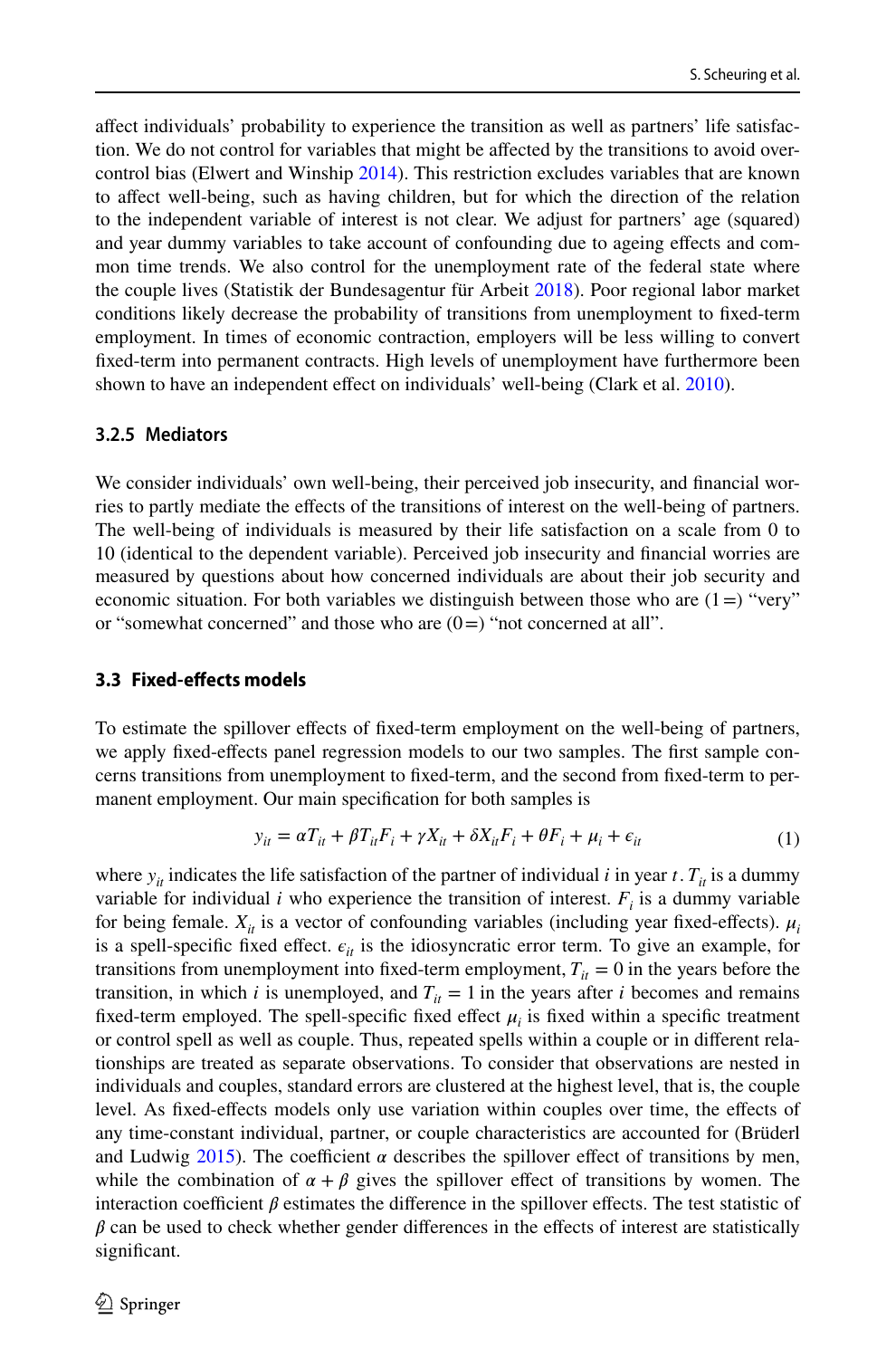While our main specification (1) allows to estimate the spillover effects separately for men and women (H1a to H2b), in some models we also include interaction terms with a dummy variable *Ei* , which indicates that individual *i*'s partner was socialized in East instead of West Germany. Adding this dummy enables to examine how gender diferences depend on the place of socialization (H3a, b). These models allow all coefficients to vary by gender, partner's place of socialization, and their combination.

Moreover, we investigate the mediating role of individual *i*'s own well-being (H4a, b), by estimating a model that adds their life satisfaction to our main specifcation (1). By comparing the total (main specifcation) and direct (main specifcation and mediator) spillover efects, we can learn how much of the former is mediated by changes in individuals' own well-being. To get a deeper understanding of how changes in the life satisfaction of the individual (the mediating variable) are themselves mediated (H5), we consider a model akin to specifcation (1), but where all variables refer to individual *i*. This model is estimated once excluding and once including the mediating variables job insecurity and fnancial worries. Thus, we can examine whether any efects on the well-being of the afected individual are mediated by a reduction in their perceived job insecurity and fnancial worries. These variables represent the main theoretical channels suggested in the literature.

# **4 Results**

### **4.1 The spillover efects and how gender diferences vary by place of socialization**

Figure [1](#page-10-0) provides the results for hypotheses H1a to H3b. It shows the spillover effects of transitions from unemployment to fxed-term (top panel a) and fxed-term to permanent employment (bottom panel b) on partners' well-being. Furthermore, it reveals how the spillover efects difer by gender as well as how these gender diferences themselves



<span id="page-10-0"></span>Fig. 1 Spillover effects of fixed-term employment on the well-being of partners and gender differences by place of socialization. *Note*: Socio-Economic Panel, version 34, 1995–2017. The top panel **a** shows the efects of transitions from unemployment to fxed-term employment and the bottom panel **b** of transitions from fxed-term to permanent employment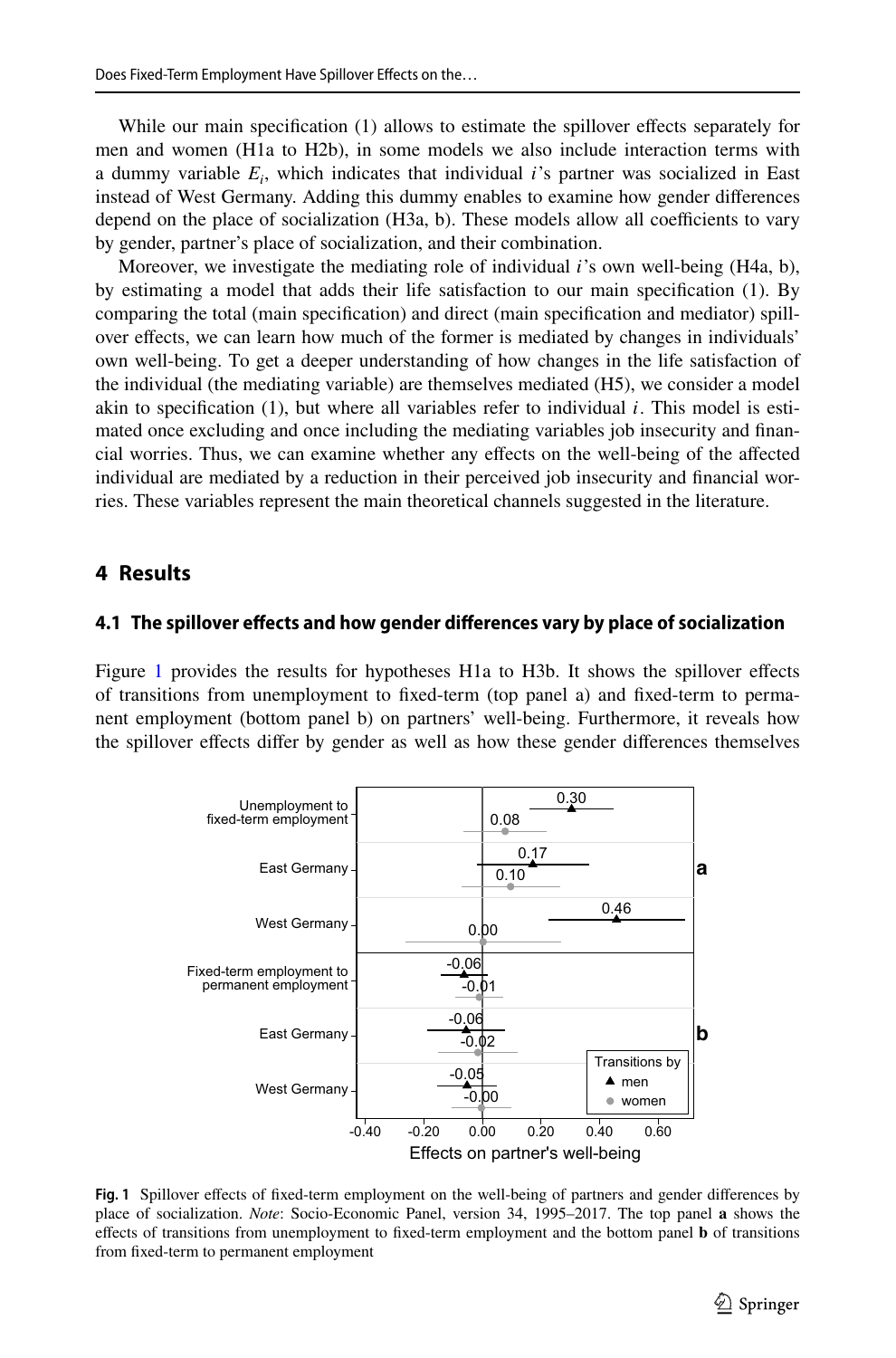depend on partners' socialization in East and West Germany. The coefficients and test statistics of the fxed-efects models used to calculate the shown conditional efects, including those of the control variables, can be found in Table S1 of Online Resource 1 (OR 1).

To empirically test H1a and H1b, we consider the frst rows of the top (a) and bottom (b) panels of Fig. [1](#page-10-0). These rows represent the spillover efects on partners' well-being depending on whether men or women experience the transition. In line with hypothesis H1a, we overall fnd that a transition from unemployment into fxed-term employment increases partners' well-being. The respective coefficients are positive for transitions of both men and women. At odds with hypothesis H1b, there is no such positive spillover efect for transitions from fixed-term to permanent employment. The coefficients are close to zero and even slightly negative.

Figure [1](#page-10-0) shows the importance of gender when considering transitions from unemployment to fxed-term employment (panel a). If the male partner becomes re-employed in a fixed-term job, women experience a substantial increase in their well-being of 0.30 units. In contrast, if female partners take up fxed-term re-employment, male partners' well-being is less strongly positively afected. The gender diference in the efects is not only statistically signifcant, but also substantially important. The efect of male partners' transitions on female partners' well-being is almost four times larger than the efect of female partners' transition on male partners' well-being. Taken together, these results support H2a, suggesting that women beneft more from their male partners' transition from unemployment into fxed-term re-employment than vice versa. For transitions from fxed-term to permanent employment (panel b), we see very similar efects of either female or male partners' employment transitions on men's and women's well-being. These fndings contradict hypothesis H2b. The negative signs of these efects are inconsistent with the idea that transitions from fxed-term into permanent jobs improve partners' well-being.

Our results are at odds with the only previous study for the UK (Inanc [2018\)](#page-19-4). This study fnds that fxed-term as compared to permanent contracts have negative spillover efects on partners' well-being and that these differ by gender. Our findings on fixed-term re-employment are, however, consistent with studies that show that re-entering the labor market in these jobs has a positive efect on well-being (Gebel and Voßemer [2014;](#page-18-8) Gundert and Hohendanner [2014\)](#page-19-6). Our fndings are also in line with research on spillover efects of job losses and unemployment (Marcus [2013](#page-19-8); Nikolova and Ayhan [2019](#page-19-9)).

However, spillover effects, and particularly gender differences in these, may depend on the place of socialization, as such contexts shape the prevailing gender norms. The second and third row of the top (a) and bottom (b) panels show the efects of each transition separately by gender and the partners' socialization in East or West Germany. We see a strong diference in the gendered efects for transitions from unemployment into fxed-term employment (a). For socialization in both East and West Germany, fxed-term re-employment by men seems to be more important for the female partner's well-being than vice versa. Nevertheless, for partners socialized in West Germany, the gender gap in the spillover efect is much larger, namely 0.46 units, whilst for socialization in East Germany it is only 0.07 units. The respective diference of 0.39 units in the gendered spillover efects by place of socialization is statistically signifcant. Overall, the results provide strong support for hypothesis H3a.

The picture is again less clear when it comes to gender diferences in the spillover efects of transitions from fxed-term to permanent employment and their dependence on the place of socialization (b). When women make this transition, the well-being of male partners socialized in East Germany does not change much. Employment transitions by men slightly reduce the well-being of their female partners socialized in East Germany.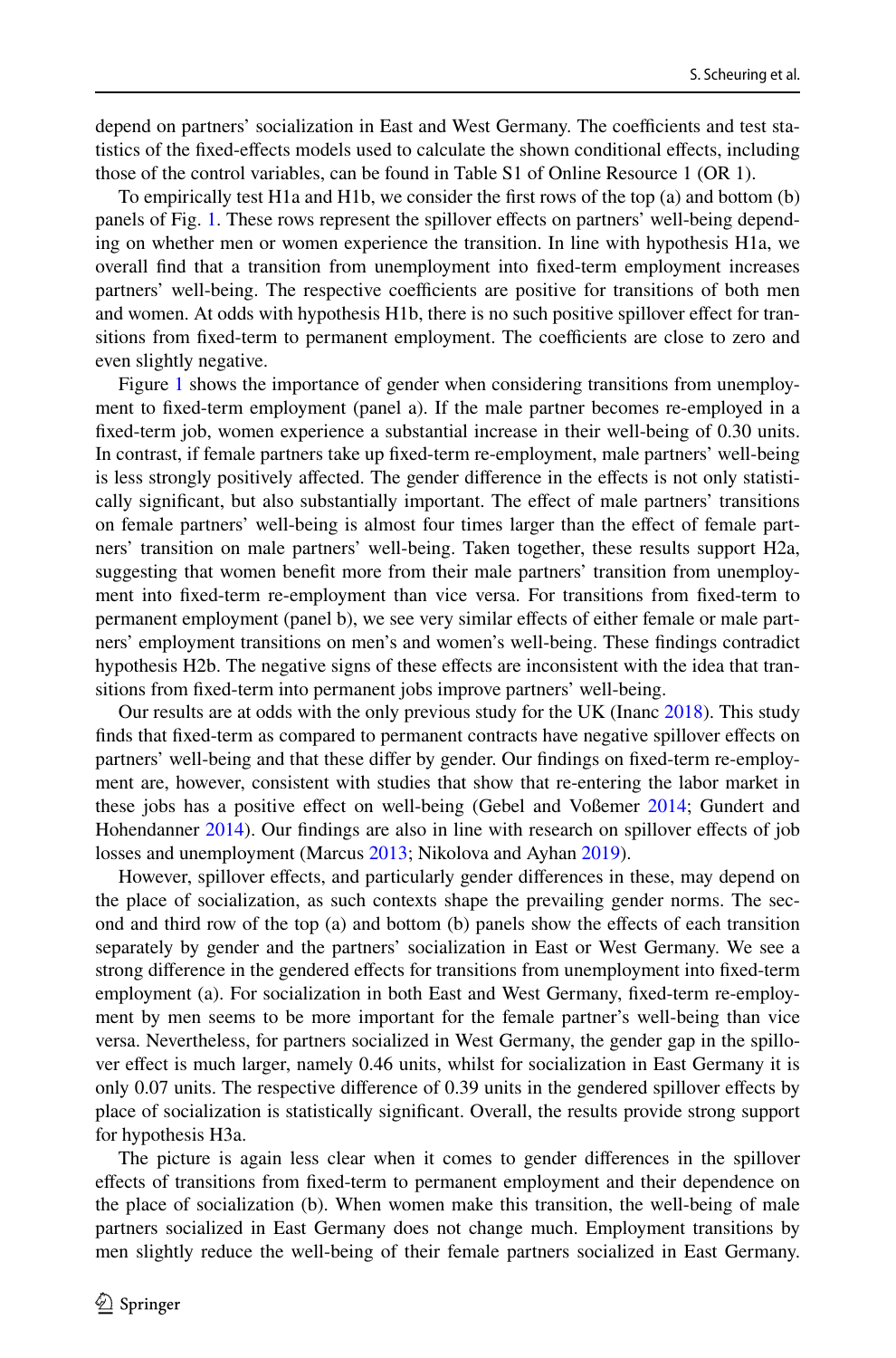There are no noteworthy diferences in the efects for partners socialized in East and West Germany. All these efects are statistically insignifcant, and their directions are contrary to our expectations. The interaction of the place of socialization is statistically insignifcant and very close to zero. Overall, we fnd little evidence that the transitions from fxed-term to permanent employment have any positive efects on partners' well-being or that these efects vary by gender or its combination with place of socialization.

#### **4.2 Factors mediating the spillover efects**

To further test to what extent the spillover efects of fxed-term employment are mediated by changes in the directly afected individuals' well-being (H4a and H4b), we estimate the main specifcation once without and once with controlling for this variable. The results are illustrated in Fig.  $2$ , with the respective coefficients of the fixed-effects models being presented in Table S<sub>2</sub> of OR<sub>1</sub>

The first coefficients in each row represent the total spillover effects estimated based on our main specification. These coefficients correspond to those reported in Fig. [1](#page-10-0). Directly below each total spillover efect is the respective direct spillover efect, i.e., the efect of the employment transition after controlling for the mediating variable individuals' own wellbeing. The indirect effect equals the difference between the total and the direct effect.

When accounting for men's own subjective well-being in the spillover effect of unemployment to fxed-term employment transitions on female partners' well-being (panel a), the total effect of 0.30 units can be split up into a direct effect of 0.11 units and an indirect effect of 0.19 units  $(0.30-0.11=0.19)$ . The effect reduces by almost two-thirds, so that men's own well-being mediates a large share of the spillover efect on their female partners' well-being. The weaker total efect of women's transition from unemployment into fxed-term employment on the partners' well-being even becomes negative (direct efect



<span id="page-12-0"></span>**Fig. 2** Spillover efects of fxed-term employment on the well-being of partners by gender and the mediating role of the well-being of individuals. *Note*: Socio-Economic Panel, version 34, 1995–2017. The top panel **a** shows the efects of transitions from unemployment to fxed-term employment and the bottom panel **b** of transitions from fxed-term to permanent employment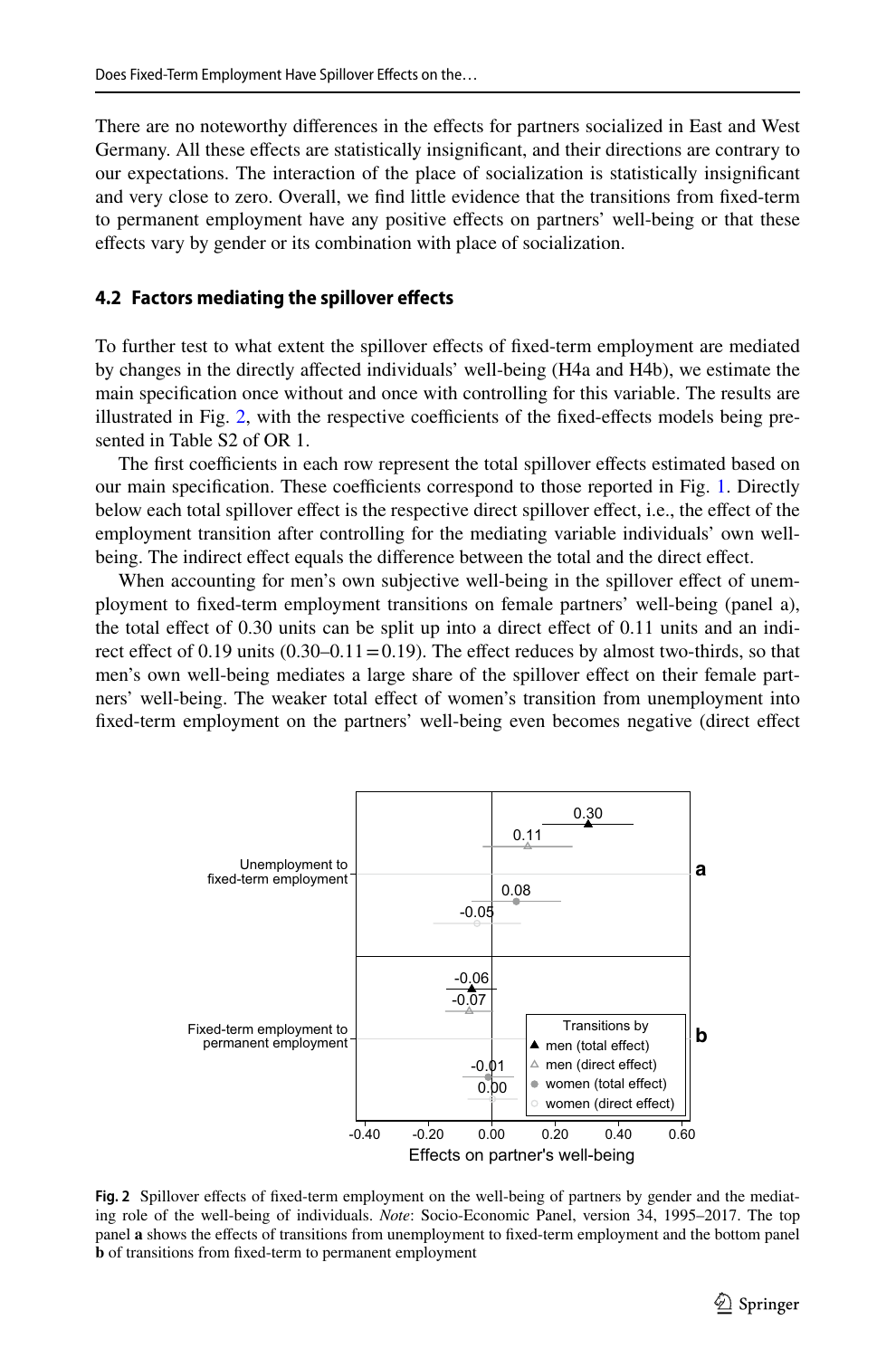of −0.05 units) when accounting for their own subjective well-being. This fnding suggests a mediation of the spillover efects for transitions from unemployment into fxed-term employment. Accordingly, the indirect effect equals  $0.13$  units  $(0.08 - (-0.05) = 0.13)$ .

The lower panel (b) refers to the transition from fxed-term into permanent employment. Controlling for the own subjective well-being does not substantially change the coeffcients. The total and direct spillover efects are almost identical in case of both men's and women's transitions. Consequently, the indirect effects are very close to zero. Therefore, the small negative spillover efects of fxed-term to permanent employment transitions on the partners' well-being are not mediated by the own well-being.

Why is this case? One explanation for this finding may be that transitions from fixedterm to permanent employment not only have no spillover efects on the partners, but also do not alter the well-being of the directly afected individuals. Another explanation might be that improvements in the well-being of the individual itself are not transmitted to the partner. If there are no improvements in the well-being of the individual, it also becomes important to understand if this is due to the theoretically suggested mediating factors of reduced job insecurity and fnancial worries not coming into play.

Therefore, in a fnal step we estimate the efects of transitions from fxed-term to permanent employment on own well-being and examine whether these are mediated by changes in job insecurity and financial worries. Figure [3](#page-13-0) shows the total effects for men and women as well as the direct efects after controlling for individual perceived job insecurity and financial worries. The coefficients of the corresponding fixed-effects models are reported in Table S3 of OR 1.

The coefficients in the upper row suggest that for men, transitions from fixed-term into permanent jobs increase their well-being by 0.03 units. As expected, this total efect is positive, but very small and statistically insignifcant. This fnding suggests that the absence of spillover effects can be explained by the fact that we only find negligible positive effects on the individuals themselves. To see whether the theoretical models referring to reduced job insecurity and fnancial worries are relevant, we estimate the direct efects by controlling



<span id="page-13-0"></span>**Fig. 3** Efects of fxed-term employment on the well-being of individuals by gender and the mediating role of individuals' perceived job insecurity and fnancial worries. *Note*: Socio-Economic Panel, version 34, 1995–2017. Only effects of transitions from fixed-term to permanent employment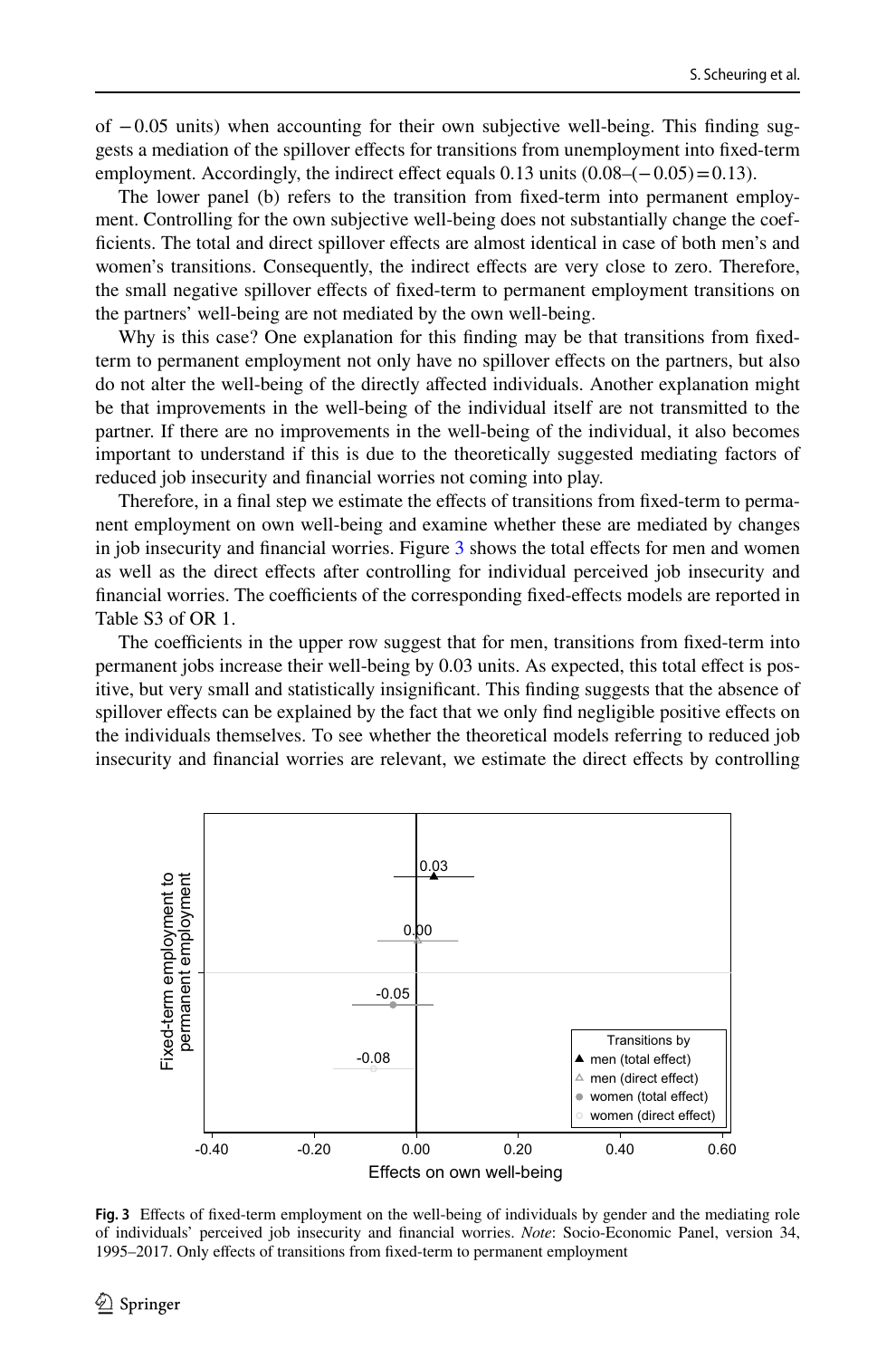for these factors. These factors seem to mediate the total positive efect, since the direct efect equals zero. While this fnding supports the theoretically assumed mechanisms, overall reduced job insecurity and fnancial worries together with other changes lead to only slight improvements in men's well-being.

In line with the previous fndings on spillover efects, transitions from fxed-term to permanent employment slightly decrease women's own well-being (total efect of −0.05). Accounting for job insecurity and fnancial worries increases this negative impact further by 0.03 units (indirect effect) to  $-0.08$  units (direct effect). The fact that the direct effect is more negative than the total efect is, however, in line with the theoretical explanations, which expect a positive indirect efect via reduced job insecurity and fnancial worries. In other words, by controlling for job insecurity and fnancial worries, we take out these positive indirect effects, such that the direct effect is more negative than the total effect.

In line with previous fndings, we show that fxed-term employment as compared to permanent employment only slightly afects the well-being of individuals (Schumann and Kuchinke [2020](#page-19-24); De Witte [2010;](#page-18-22) Gebel and Voßemer [2014](#page-18-8)). However, we do not fnd consistent effects across genders. If at all, transitions from fixed-term to permanent jobs seem to slightly decrease the well-being of women, while they only marginally increase the wellbeing of men.

#### **4.3 Robustness checks**

To further contextualize our fndings regarding the spillover efects of transitions from unemployment to fxed-term and fxed-term to permanent employment, we examine the spillover efects of transitions from unemployment to permanent employment. We use our basic model specifcation including gendered spillover efects (OR 1, Table S4). We fnd that the spillover efects of transitions into permanent employment are only slightly larger (0.35 units for transitions by men, 0.07 units for the transitions by women) than the efects of transitions from unemployment to fxed-term employment (0.30 units for employment transitions by men, 0.07 units for respective transitions by women). Thus, for re-employment, the type of contract does not seem to matter much in terms of the spillover efects on well-being.

We also check the robustness of our results with respect to the age range of 18–65 years. We estimate our basic models only for individuals and partners who are between 20 and 45 years old (OR 1, Table S5). The efect sizes for the smaller age range do not difer signifcantly from our main analyses. Thus, our conclusions remain unchanged.

To examine possible heterogeneity within fxed-term employment, we use additional information on temporary agency work, that has been available in the SOEP since 2001. We distinguish between fxed-term temporary agency workers (TAW) and other fxed-term employees (NTAW). We estimate our basic model specifcation (OR 1, Table S6). For men, the positive spillover efect for transitions from unemployment to fxed-term employment is somewhat weaker for TAW (0.23 units) than for NTAW (0.31 units), while for women the efects are quite similar (0.14 units for TAW, 0.10 units for NTAW). For transitions from fixed-term to permanent employment, there is a positive effect for transitions from TAW by men (0.42 units) and women (0.39 units), and a negative efect for transitions from NTAW by men (−0.14 units) and women (−0.06 units). While this indicates heterogeneity within fxed-term employment, these latter results are based on a very small number of observations in TAW. Consequently, the estimated efects are highly uncertain. In addition to this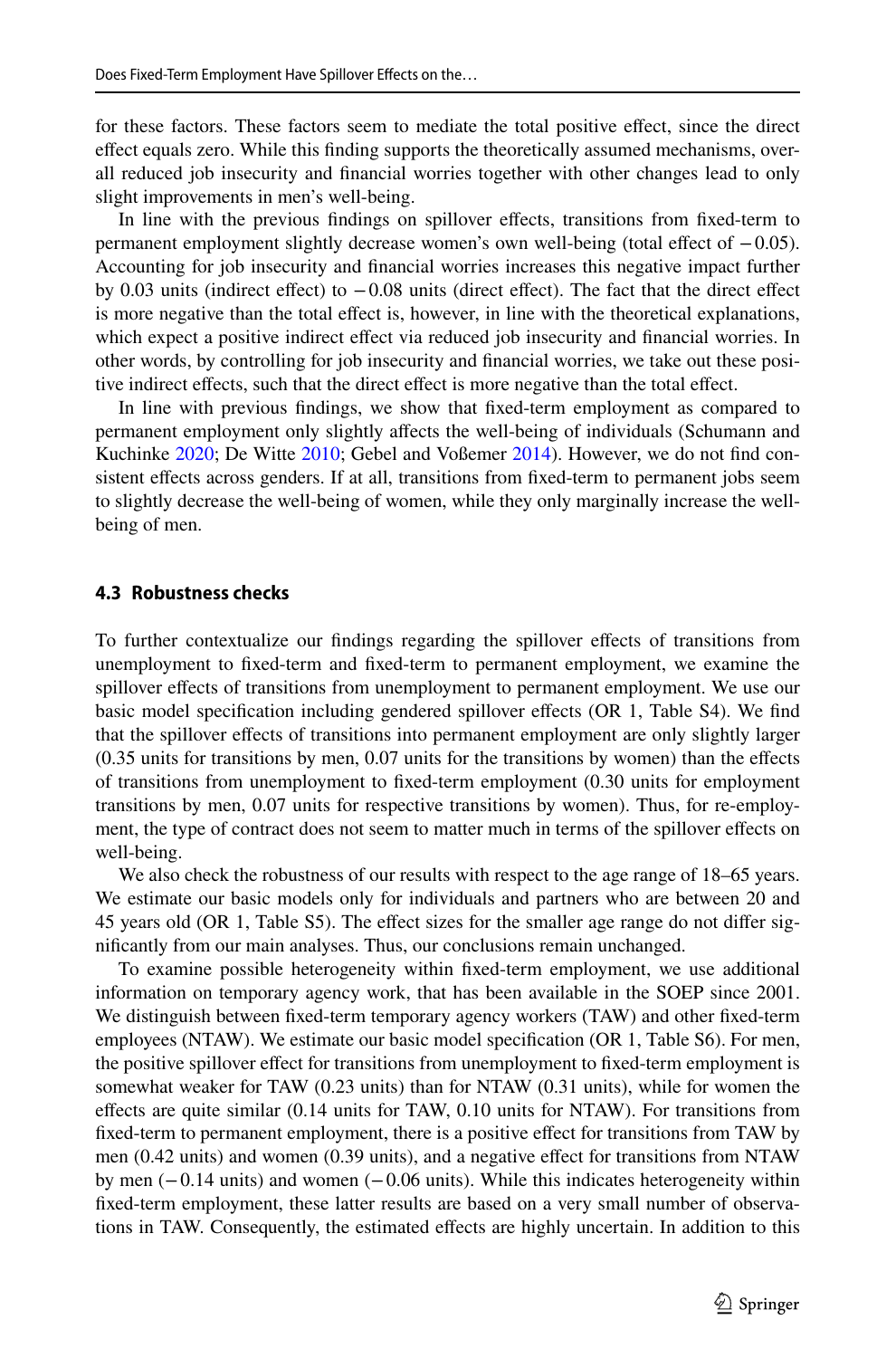uncertainty, these results do not change our fnding that, on average, there is no spillover efect for transitions from fxed-term to permanent employment.

# **5 Discussion**

In this study, we extend the knowledge on how fixed-term employment affects well-being by addressing three research questions. First, are there spillover efects of fxed-term contracts on the well-being of partners? Second, do gendered spillover efects depend on socialization in East or West Germany? Third, are these spillover efects mediated by individual subjective well-being, job insecurity and fnancial worries? Using long-run panel data on couples from Germany, we analyze transitions from unemployment into fxed-term employment and from fxed-term into permanent employment. In this way, we look at the diferent perspectives on fxed-term employment by highlighting either their advantages or disadvantages.

We combine theoretical arguments from the vitamin model (Warr [2017\)](#page-20-4) with the spillover-crossover model (Bakker and Demerouti [2013](#page-17-4)) to derive hypotheses about how fxedterm jobs may afect the well-being of partners. We estimate fxed-efects panel regression models, which reveal positive spillover effects of fixed-term re-employment as compared to remaining unemployed. These spillover effects are to a considerable extent mediated by individuals' own well-being. Our fndings are consistent with arguments of the spillovercrossover model regarding the spillover of work into family life and with previous studies, which show that the negative efects of unemployment and job losses extend to partners (Marcus [2013;](#page-19-8) Nikolova and Ayhan [2019\)](#page-19-9). The results reaffirm research, which suggests that fxed-term re-employment improves well-being over remaining unemployed (Gebel and Voßemer [2014\)](#page-18-8).

We find that the positive spillover effects on partners' well-being are larger for transitions by men on women's well-being than for transitions by women on men's well-being. This diference is more pronounced for those who have been socialized in West as compared to East Germany. The fndings support the idea that processes of doing gender are shaped by the place of socialization (Bauernschuster and Rainer [2012\)](#page-17-3), and that the legacy of the GDR with respect to gender norms can still be seen (Ebner et al. [2020\)](#page-18-11). Our fndings are consistent with the vitamin model, which suggests that fxed-term employment ofers more positive functions than unemployment. At the same time, the results are at odds with the idea that fxed-term employment has negative efects on the well-being of individuals similar to those of unemployment (Burchell [1994;](#page-18-10) Kim and von dem Knesebeck [2015](#page-19-7)). The results also contradict the fndings of a recent study on spillover efects suggesting "that temporary work is at least as detrimental as unemployment for spouses' subjective well-being" (Inanc [2018](#page-19-4), p. 1).

In contrast to the only previous study on spillover efects of fxed-term employment for the UK (Inanc [2018](#page-19-4)), we do not fnd that fxed-term jobs have any substantial negative efects on partners in comparison to permanent jobs for Germany. When analyzing transitions from fxed-term to permanent employment, we fnd little or no spillover efects of fxed-term employment and little diferences by gender and place of socialization. We show that the absence of positive spillover efects of permanent employment can be explained by the fact that these transitions do not strongly afect the well-being of those individuals who experience the transitions. For women, we even fnd small negative efects of transitions into permanent employment. While we further reveal that the theoretical mechanisms of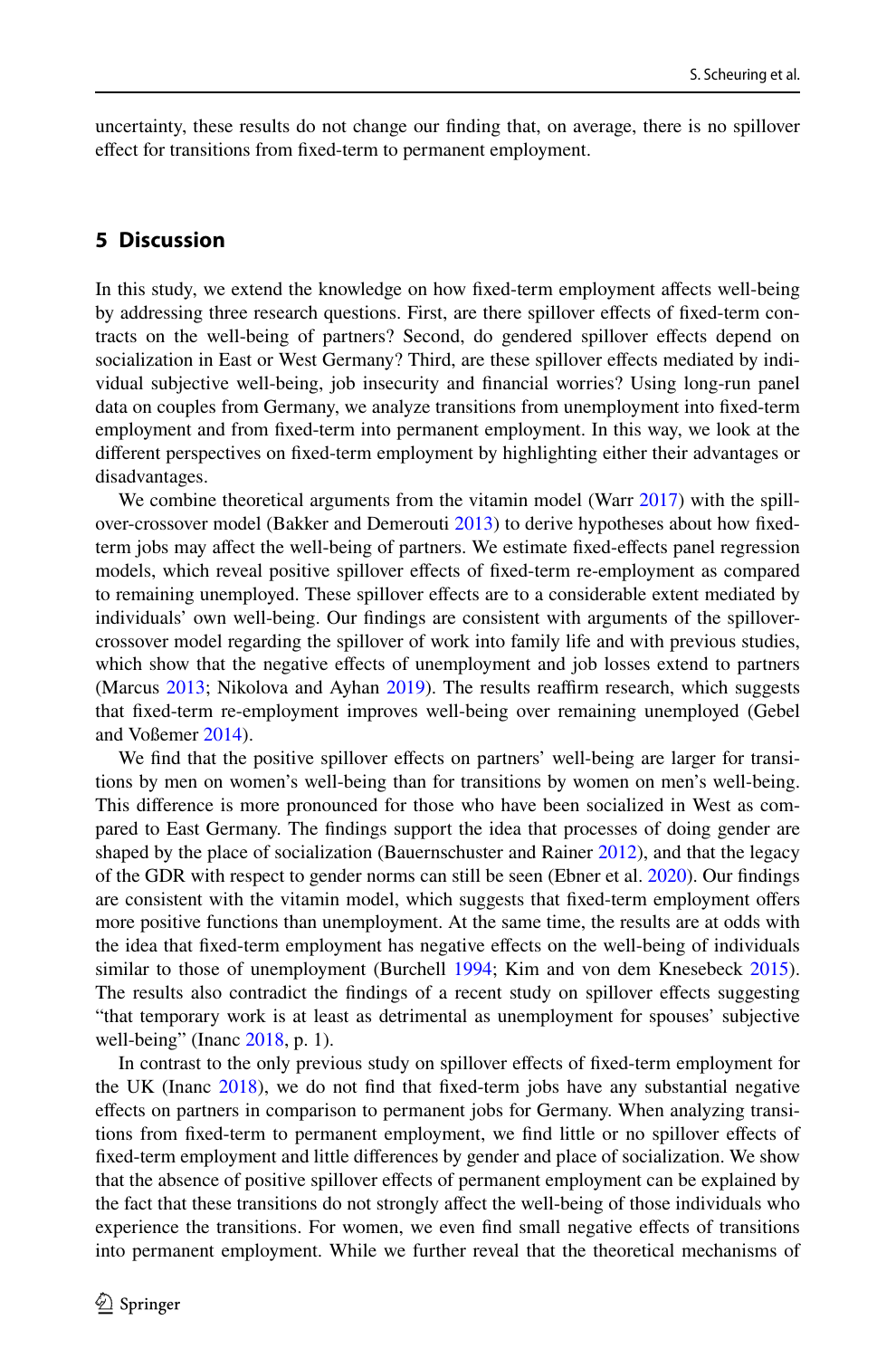more vitamins via reduced job insecurity and fnancial worries are found to hold, these channels are not important enough to produce strong efects on individuals' own, let alone their partners' well-being.

Our fndings are in line with previous research on Germany, which shows that reemployment matters more for well-being than the type of contract (Grün, Hauser and Rhein [2010;](#page-18-23) Gebel and Voßemer [2014\)](#page-18-8). Considering the fndings of Inanc for the UK [\(2018](#page-19-4)), our fndings might be considered surprising. She expects the negative spillover efects and their gendered patterns to be stronger in labor markets that are more segmented, and in contexts where male-breadwinner norms are more strongly entrenched. This description arguably applies to West Germany. We show that these arguments matter when comparing the gendered spillover efects of fxed-term employment as compared to unemployment for partners socialized in East and West Germany. However, further cross-national comparative research is needed to reconcile the diverging results regarding the spillover efects of fxed-term as compared to permanent employment.

Despite the present study's strengths, some limitations remain. Even though the study focuses on specifc transitions to consider asymmetric efects (Schumann and Kuchinke [2020\)](#page-19-24), it does not extensively consider the heterogeneity within fxed-term employment (trajectories). While our robustness checks for fxed-term temporary agency workers indicate some diferences, we face the same problem as previous studies, in that we cannot fully account for heterogeneity within fixed-term employment (Imhof and Andresen [2018\)](#page-19-5).

Although we follow workers for all years in fxed-term employment before and after a specifc transition, it might be that the negative efects of fxed-term employment only emerge if workers repeatedly experience such transitions and remain trapped in insecure jobs. This assumption can be analyzed by studying employment sequences, which include heterogenous forms of fxed-term employment, and outcome dynamics over longer periods. The current study design enables comparisons with previous studies, which also focused on single transitions, and provides frst empirical evidence on spillover efects for Germany (Inanc [2018](#page-19-4); Schumann and Kuchinke [2020\)](#page-19-24).

Even though we complement previous studies by examining specifc mediators such as job insecurity and fnancial worries on the individual level, we could not additionally account for mediators at the couple level (Baron and Rapp [2019](#page-17-1)). Delayed or even nonexistent transitions into frst home ownership or the need to move several times due to frequent job changes might increase stress and consequently reduce the relationship quality (Blom et al. [2020](#page-17-6)). Since these events are strongly intertwined with employment careers, future research will proft from combing both domains. This strategy would also be in line with theoretical arguments and might give insights into cumulative disadvantages.

Overall, this article shows that the efects of employment transitions are not only limited to those individuals who experience it, but also affect their partners. This study furthermore provides evidence that the type of contract seems to be less relevant than being employed at all when it comes to spillover efects on partners' well-being in Germany. Regarding the scenarios of the integrative potential of fxed-term employment versus fears that persistent job insecurity leads to negative efects of similar magnitude or even worse than unemployment, the former scenario seems to prevail. The positive efect of fxed-term re-employment extends to partners, such that studies which only focus on the afected individuals might underestimate the positive overall efects such transitions entail.

Eventually, more in depth (cross-national) studies of the mediators that produce positive spillover efects of fxed-term re-employment will advance our understanding of the processes that link employment careers with partners' well-being. While we show that these spillover effects could be explained by the positive effects on the well-being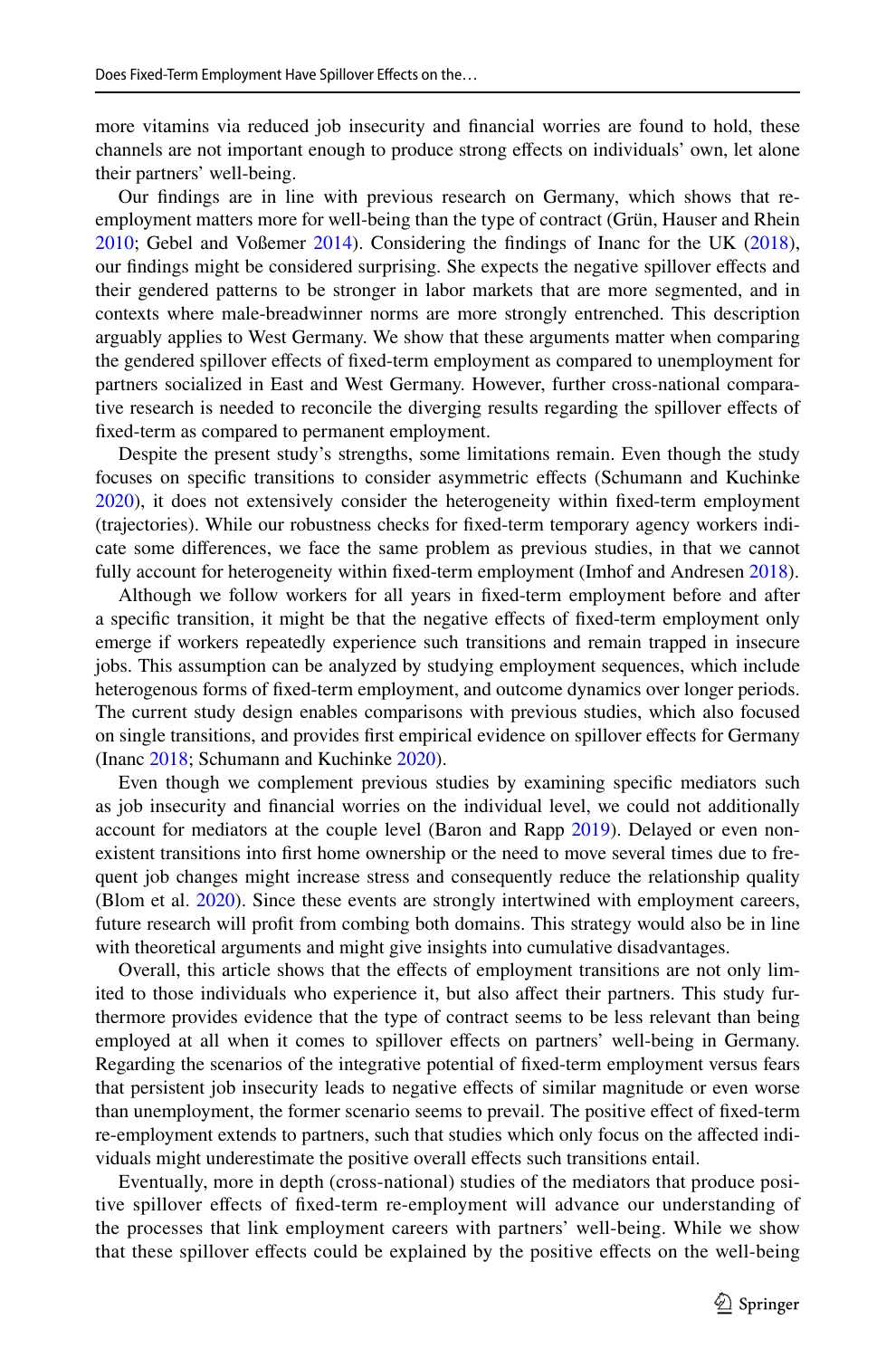of the directly afected individuals, we still need to understand in greater detail how the intertwined employment and family trajectories afect well-being of both partners in the longer run.

**Acknowledgements** The authors thank two anonymous reviewers as well as Michael Gebel, Anna Kiersztyn, Sophia Fauser, Florian Zimmermann, and Jonathan Latner for helpful discussions and comments. We also thank the discussants and participants of the RC06 Symposium at Rhodes and the ECSR-funded workshop "Labor Market Insecurity and Health of Family Members" at the University of Bamberg for their insightful comments and suggestions.

**Funding** Open Access funding enabled and organized by Projekt DEAL. This research has received funding from the European Research Council (ERC) under the Horizon 2020 research and innovation program (grant agreements No 758491 & No 802631).

 **Data availability** The data was made available by the German Institute for Economic Research (DIW Berlin). Neither the original collectors of the data, nor the archive, bear any responsibility for the analysis and presentations in this paper.

 **Code availability** The computer code for the analysis is available at<https://osf.io/xy6mn/>.

# **Compliance with ethical standards**

**Conficts of interest** The authors declare no potential confict of interest with respect to research, authorship, and publication of this article.

**Open Access** This article is licensed under a Creative Commons Attribution 4.0 International License, which permits use, sharing, adaptation, distribution and reproduction in any medium or format, as long as you give appropriate credit to the original author(s) and the source, provide a link to the Creative Commons licence, and indicate if changes were made. The images or other third party material in this article are included in the article's Creative Commons licence, unless indicated otherwise in a credit line to the material. If material is not included in the article's Creative Commons licence and your intended use is not permitted by statutory regulation or exceeds the permitted use, you will need to obtain permission directly from the copyright holder. To view a copy of this licence, visit [http://creativecommons.org/licenses/by/4.0/.](http://creativecommons.org/licenses/by/4.0/)

# **References**

- <span id="page-17-7"></span>Allison, P. D. (2019). *Asymmetric fxed-efects models for panel data*. Socius: Sociological Research for a Dynamic World.<https://doi.org/10.1177/2378023119826441>.
- <span id="page-17-2"></span>Auer, W., & Danzer, N. (2016). Fixed-term employment and fertility: Evidence from German micro data. *CESifo Economic Studies*. [https://doi.org/10.1093/cesifo/ifv014.](https://doi.org/10.1093/cesifo/ifv014)
- <span id="page-17-4"></span>Bakker, A. B., & Demerouti, E. (2013). The spillover-crossover model. In J. G. Grzywacz & E. Demerouti (Eds.), *New frontiers in work and family research (Current issues in work and organizational psychology)*. London: Psychology Press.
- <span id="page-17-5"></span>Bakker, A. B., Westman, M., & van Hetty Emmerik, I. J. (2009). Advancements in crossover theory. *Journal of Managerial Psychology*. <https://doi.org/10.1108/02683940910939304>.
- <span id="page-17-0"></span>Barbieri, P. (2009). Flexible employment and inequality in Europe. *European Sociological Review*. [https](https://doi.org/10.1093/esr/jcp020) [://doi.org/10.1093/esr/jcp020](https://doi.org/10.1093/esr/jcp020).
- <span id="page-17-1"></span>Baron, D., & Rapp, I. (2019). Does fxed-term employment delay important partnership events? Comparing transitions into cohabitation, marriage, parenthood and home ownership among young adults in Germany. *Zeitschrift für Familienforschung, 31*(1), 40–57. [https://doi.org/10.3224/zf.v31i1.03.](https://doi.org/10.3224/zff.v31i1.03)
- <span id="page-17-3"></span>Bauernschuster, S., & Rainer, H. (2012). Political regimes and the family: How sex-role attitudes continue to difer in reunifed Germany. *Journal of Population Economics, 25*(1), 5–27.
- <span id="page-17-6"></span>Blom, N., Verbakel, E., & Kraaykamp, G. (2020). Couples' job insecurity and relationship satisfaction in the Netherlands. *Journal of Marriage and Family, 82*(3), 875–891. [https://doi.org/10.1111/](https://doi.org/10.1111/jomf.12649) [jomf.12649](https://doi.org/10.1111/jomf.12649).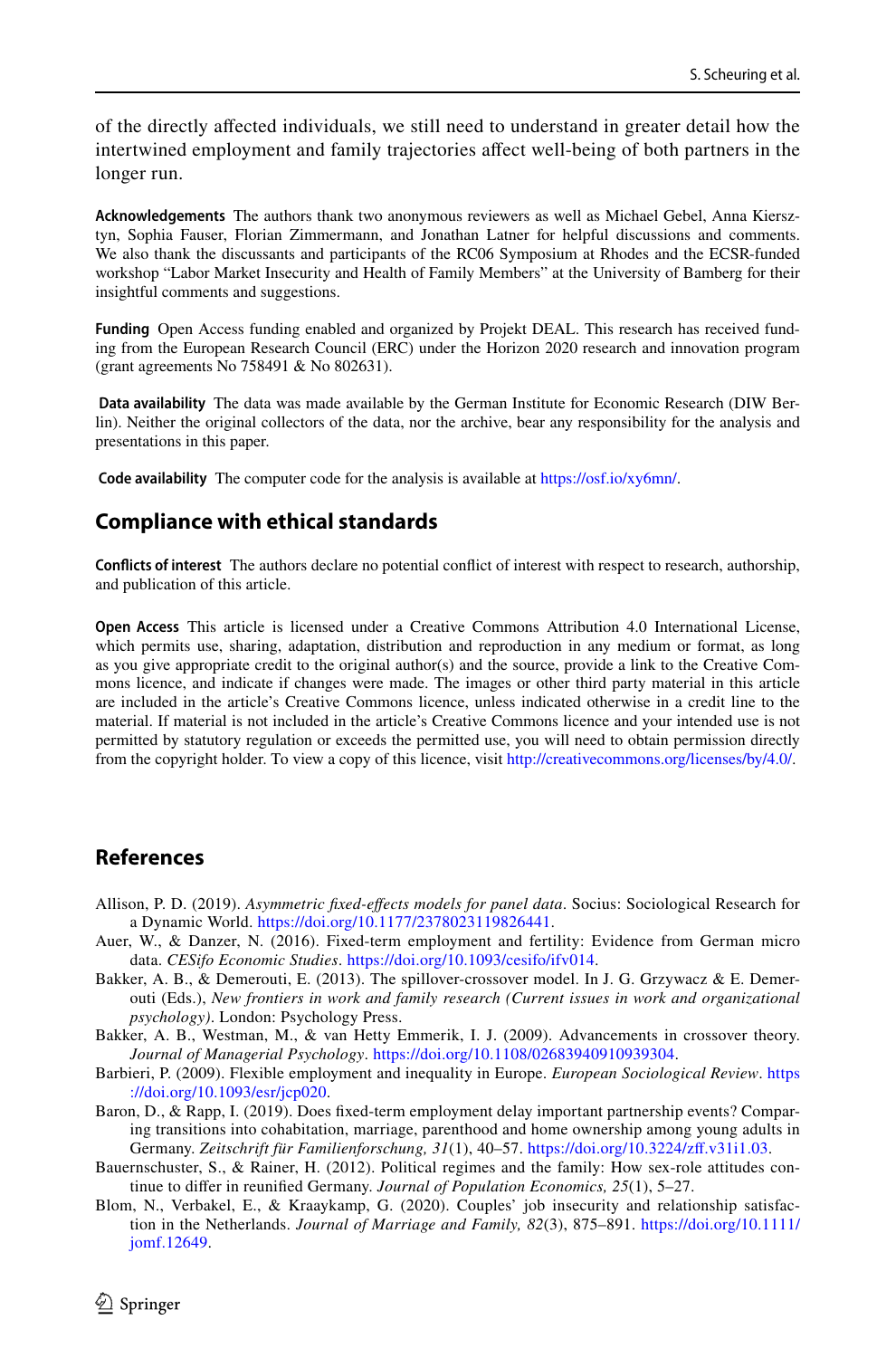- <span id="page-18-15"></span>Blossfeld, H.-P., Buchholz, S., Mills, M., & Kurz, K. (2005). *Globalization, uncertainty, and youth in society*. London: Routledge.
- <span id="page-18-12"></span>Booth, A. L., Francesconi, M., & Frank, J. (2002). Temporary jobs: Stepping stones or dead ends? *The Economic Journal, 112*(480), F189–F213.
- <span id="page-18-13"></span>Bosmans, K., Hardonk, S., De Cuyper, N., & Vanroelen, C. (2016). Explaining the relation between precarious employment and mental well-being: A qualitative study among temporary agency workers. *Work, 53*(2), 249–264.
- <span id="page-18-1"></span>Bossler, M., Gürtzgen, N., Kubis, A., & Rebien, M. (2019). *Befristungen bei Neueinstellungen: Aktualisiert Fassung vom 11. Juli 2019 (Aktuelle Daten und Indikatoren)*. Nuremberg: Institut für Arbeitsmarkt-und Berufsforschung.
- <span id="page-18-17"></span>Brüderl, J., & Ludwig, V. (2015). Fixed-efects panel regression. In H. Best & C. Wolf (Eds.), *The SAGE handbook of regression analysis and causal inference* (pp. 327–357). Thousand Oaks: SAGE.
- <span id="page-18-10"></span>Burchell, B. J. (1994). The efects of labour market position, job insecurity and unemployment on psychological health. In D. Gallie, C. Marsh, & C. Vogler (Eds.), *Social change and the experience of unemployment* (pp. 188–212). Oxford: Oxford University Press.
- <span id="page-18-19"></span>Carter, M. (2014). Gender socialization and identity theory. *Social Sciences, 3*(2), 242–263. [https://doi.](https://doi.org/10.3390/socsci3020242) [org/10.3390/socsci3020242](https://doi.org/10.3390/socsci3020242).
- <span id="page-18-9"></span>Chambel, M. J., Lopes, S., & Batista, J. (2016). The efects of temporary agency work contract transitions on well-being. *International Archives of Occupational and Environmental Health, 89*(8), 1215–1228.
- <span id="page-18-21"></span>Clark, A., Knabe, A., & Rätzel, S. (2010). Boon or bane? Others' unemployment, well-being and job insecurity. *Labour Economics*. <https://doi.org/10.1016/j.labeco.2009.05.007>.
- <span id="page-18-14"></span>Danner-Vlaardingerbroek, G., Kluwer, E. S., van Steenbergen, E., & van der Lippe, T. (2013). Knock, knock, andybody home? Psychological availability as link between work and relationship. *Personal Relationships, 20,* 52–68.
- <span id="page-18-5"></span>Dawson, C., Veliziotis, M., & Hopkins, B. (2017). Temporary employment, job satisfaction and subjective well-being. *Economic and Industrial Democracy, 38*(1), 69–98.
- <span id="page-18-4"></span>De Cuyper, N., De Jong, J., De Witte, H., Isaksson, K., Rigotti, T., & Schalk, R. (2008). Literature review of theory and research on the psychological impact of temporary employment: Towards a conceptual model. *International Journal of Management Reviews, 10*(1), 25–51.
- <span id="page-18-3"></span>De Cuyper, N., Notelaers, G., & De Witte, H. (2009). Transitioning between temporary and permanent employment: A two-wave study on the entrapment, the stepping stone and the selection hypothesis. *Journal of Occupational and Organizational Psychology, 82*(1), 67–88.
- <span id="page-18-6"></span>De Graaf-Zijl, M. (2012). Job satisfaction and contingent employment. *De Economist, 160*(2), 197–218. [https://doi.org/10.1007/s10645-011-9180-7.](https://doi.org/10.1007/s10645-011-9180-7)
- <span id="page-18-22"></span>De Witte, H. (2010). Job Insecurity and psychological well-being: Review of the literature and exploration of some unresolved issues. *European Journal of Work and Organizational Psychology, 8*(2), 155–177.
- <span id="page-18-0"></span>De Witte, H., Pienaar, J., & De Cuyper, N. (2016). Review of 30 years of longitudinal studies on the association between job insecurity and health and well-being: Is there causal evidence? *Australian Psychologist*. [https://doi.org/10.1111/ap.12176.](https://doi.org/10.1111/ap.12176)
- <span id="page-18-18"></span>Diener, E., Inglehart, R., & Tay, L. (2013). Theory and validity of life satisfaction scales. *Social Indicators Research*. [https://doi.org/10.1007/s11205-012-0076-y.](https://doi.org/10.1007/s11205-012-0076-y)
- <span id="page-18-2"></span>DiPrete, T. A., Goux, D., Maurin, E., & Quesnel-Vallee, A. (2006). Work and pay in fexible and regulated labor markets: A generalized perspective on institutional evolution and inequality trends in Europe and the U.S. Research in Social Stratifcation and Mobility. [https://doi.org/10.1016/j.rssm.2006.04.001.](https://doi.org/10.1016/j.rssm.2006.04.001)
- <span id="page-18-11"></span>Ebner, C., Kühhirt, M., & Lersch, P. (2020). Cohort changes in the level and dispersion of gender ideology after German reunifcation: Results from a natural experiment. *European Sociological Review*. [https://doi.org/10.1093/esr/jcaa015.](https://doi.org/10.1093/esr/jcaa015)
- <span id="page-18-20"></span>Elwert, F., & Winship, C. (2014). Endogenous selection bias: The problem of conditioning on a collider variable. *Annual Review of Sociology, 40,* 31–53. [https://doi.org/10.1146/annurev-soc-071913-043455.](https://doi.org/10.1146/annurev-soc-071913-043455)
- <span id="page-18-7"></span>Gash, V., Mertens, A., & Gordo, L. R. (2007). Are fxed-term jobs bad for your health?: A comparison of west-Germany and Spain. *European Societies, 9*(3), 429–458.
- <span id="page-18-8"></span>Gebel, M., & Voßemer, J. (2014). The impact of employment transitions on health in Germany. A difference-in-diferences propensity score matching approach. *Social Science & Medicine,* 128–136, <https://doi.org/10.1016/j.socscimed.2014.02.039>.
- <span id="page-18-16"></span>Goebel, J., Grabka, M. M., Liebig, S., Kroh, M., Richter, D., Schröder, C., et al. (2019). The German socio-economic panel (SOEP). *Jahrbücher für Nationalökonomie und Statistik*. [https://doi.](https://doi.org/10.1515/jbnst-2018-0022) [org/10.1515/jbnst-2018-0022.](https://doi.org/10.1515/jbnst-2018-0022)
- <span id="page-18-23"></span>Grün, C., Hauser, W., & Rhein, T. (2010). Is any job better than no job? Life satisfaction and re-employment. *Journal of Labor Research*. [https://doi.org/10.1007/s12122-010-9093-2.](https://doi.org/10.1007/s12122-010-9093-2)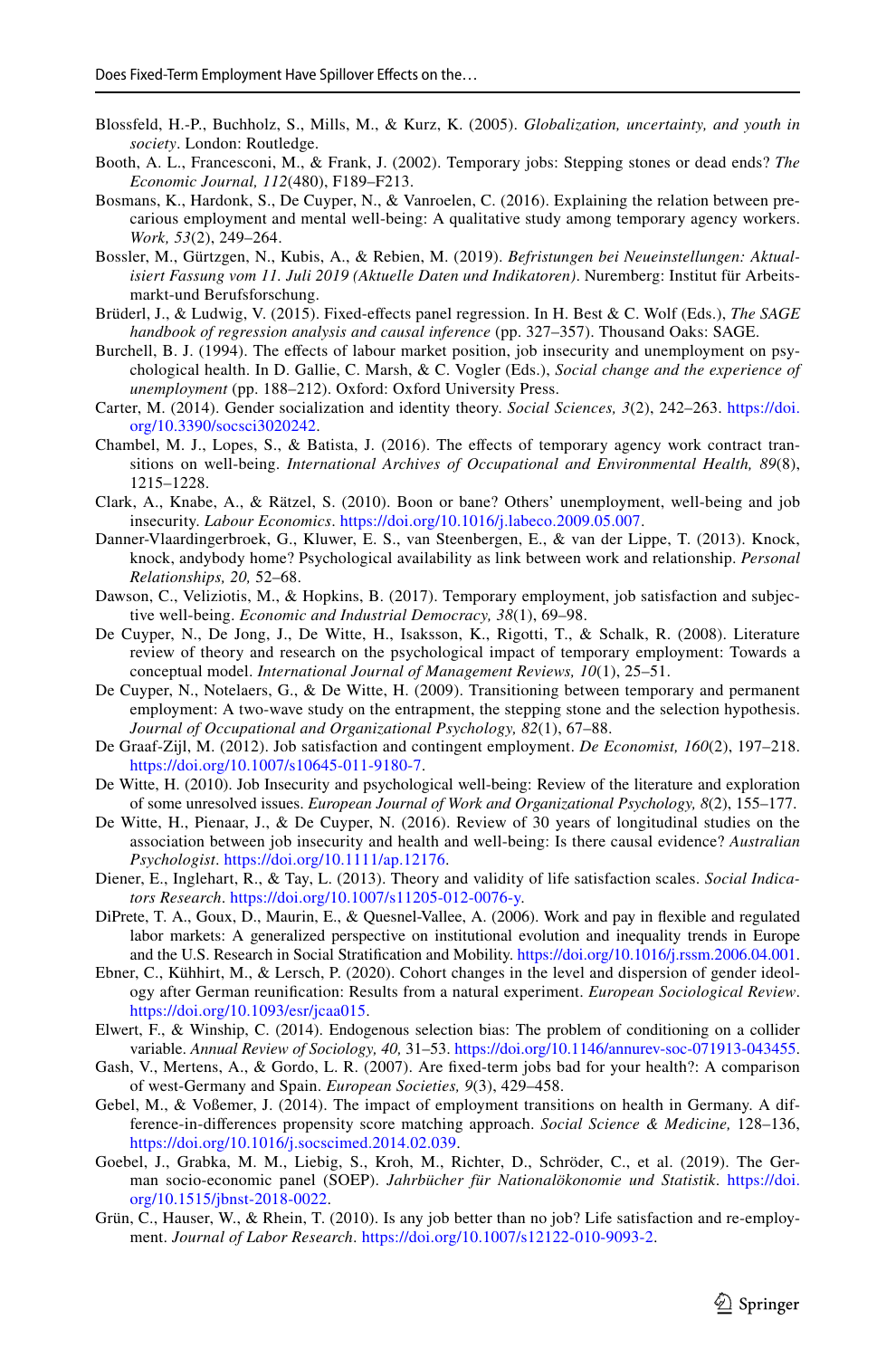- <span id="page-19-6"></span>Gundert, S., & Hohendanner, C. (2014). Do fxed-term and temporary agency workers feel socially excluded?: Labour market integration and social well-being in Germany. *Acta Sociologica, 57*(2), 135–152.
- <span id="page-19-23"></span>Hobfoll, S. E. (1988). *The ecology of stress*. The series in health psychology and behavioral medicine. New York: Hemisphere.
- <span id="page-19-5"></span>Imhof, S., & Andresen, M. (2018). Unhappy with well-being research in the temporary work context: Mapping review and research agenda. *The International Journal of Human Resource Management, 29*(1), 127–164.
- <span id="page-19-4"></span>Inanc, H. (2018). Unemployment, temporary work, and subjective well-being: The gendered efect of spousal labor market insecurity. *American Sociological Review, 83*(3), 536–566.
- <span id="page-19-15"></span>Jiang, L., & Lavaysse, L. M. (2018). Cognitive and afective job insecurity: A meta-analysis and a primary study. *Journal of Management*. [https://doi.org/10.1177/0149206318773853.](https://doi.org/10.1177/0149206318773853)
- <span id="page-19-22"></span>Kahneman, D., & Tversky, A. (1979). Prospect theory: An analysis of decision under risk. *Econometrica, 47*(2), 263–291.
- <span id="page-19-1"></span>Kalleberg, A. L. (2018). *Precarious lives: Job insecurity and well-being in rich democracies*. Cambridge: Polity Press.
- <span id="page-19-10"></span>Karabchuk, T., & Soboleva, N. (2020). Temporary employment, informal work and subjective wellbeing across Europe: Does labor legislation matter? *Journal of Happiness Studies, 21*(5), 1879– 1901. [https://doi.org/10.1007/s10902-019-00152-4.](https://doi.org/10.1007/s10902-019-00152-4)
- <span id="page-19-7"></span>Kim, T. J., & von dem Knesebeck, O. (2015). Is an insecure job better for health than having no job at all? A systematic review of studies investigating the health-related risks of both job insecurity and unemployment. *BMC Public Health, 15,* 985. [https://doi.org/10.1186/s12889-015-2313-1.](https://doi.org/10.1186/s12889-015-2313-1)
- <span id="page-19-3"></span>Korpi, T., & Levin, H. (2001). Precarious footing: Temporary employment as a stepping stone out of unemployment in Sweden. *Work, Employment & Society, 15*(1), 127–148.
- <span id="page-19-13"></span>Lazarus, R. S., & Folkman, S. (1984). *Stress, appraisal, and coping*. New York: Springer.
- <span id="page-19-21"></span>Liebig, S., Schupp, J., Goebel, J., Richter, D., Schröder, C., Bartels, C., et al. (2019). *Socio-economic panel (SOEP), data for years 1984–2017, version 34*.
- <span id="page-19-0"></span>Luhmann, M., Hofmann, W., Eid, M., & Lucas, R. E. (2012). Subjective well-being and adaptation to life events: A meta-analysis. *Journal of Personality and Social Psychology, 102*(3), 592–615.
- <span id="page-19-16"></span>Mantler, J., Matejicek, A., Matheson, K., & Anisman, H. (2005). Coping with employment uncertainty: A comparison of employed and unemployed workers. *Journal of Occupational Health Psychology*. [https://doi.org/10.1037/1076-8998.10.3.200.](https://doi.org/10.1037/1076-8998.10.3.200)
- <span id="page-19-8"></span>Marcus, J. (2013). The efect of unemployment on the mental health of spouses—Evidence from plant closures in Germany. *Journal of Health Economics*. [https://doi.org/10.1016/j.jhealeco.2013.02.004.](https://doi.org/10.1016/j.jhealeco.2013.02.004)
- <span id="page-19-2"></span>Mousteri, V., Daly, M., & Delaney, L. (2018). The scarring efect of unemployment on psychological well-being across Europe. *Social Science Research, 72,* 146–169.
- <span id="page-19-9"></span>Nikolova, M., & Ayhan, S. H. (2019). Your spouse is fred! How much do you care? *Journal of Population Economics, 32*(3), 799–844.
- <span id="page-19-19"></span>Nordenmark, M., & Strandh, M. (1999). Towards a sociological understanding of mental well-being among the unemployed: The role of economic and psychosocial factors. *Sociology*. [https://doi.](https://doi.org/10.1177/S003803859900036X) [org/10.1177/S003803859900036X](https://doi.org/10.1177/S003803859900036X).
- <span id="page-19-17"></span>Repetti, R., & Wang, S.-W. (2017). Efects of job stress on family relationships. *Current Opinion in Psychology*. [https://doi.org/10.1016/j.copsyc.2016.03.010.](https://doi.org/10.1016/j.copsyc.2016.03.010)
- <span id="page-19-14"></span>Rodríguez-Muñoz, A., Sanz-Vergel, A. I., Demerouti, E., & Bakker, A. B. (2014). Engaged at work and happy at home: A spillover–crossover model. *Journal of Happiness Studies*. [https://doi.](https://doi.org/10.1007/s10902-013-9421-3) [org/10.1007/s10902-013-9421-3](https://doi.org/10.1007/s10902-013-9421-3).
- <span id="page-19-18"></span>Rook, K., Dooley, D., & Catalano, R. (1991). Stress transmission: The effects of husbands' job stressors on the emotional health of their wives. *Journal of Marriage and the Family*. [https://doi.](https://doi.org/10.2307/353141) [org/10.2307/353141.](https://doi.org/10.2307/353141)
- <span id="page-19-20"></span>Sainsbury, D. (1996). *Gender, equality, and welfare states*. Cambridge: Cambridge University Press.
- <span id="page-19-12"></span>Scherer, S. (2009). The social consequences of insecure jobs. *Social Indicators Research, 93*(3), 527–547.
- <span id="page-19-24"></span>Schumann, P., & Kuchinke, L. (2020). Do(n't) worry, it's temporary: The effects of fixed-term employment on afective well-being. *Journal of Happiness Studies, 21*(7), 2557–2582. [https://doi.](https://doi.org/10.1007/s10902-019-00194-8) [org/10.1007/s10902-019-00194-8](https://doi.org/10.1007/s10902-019-00194-8).
- <span id="page-19-11"></span>Silla, I., De Cuyper, N., Gracia, F. J., Peiró, J. M., & de Witte, H. (2009). Job insecurity and well-being: Moderation by employability. *Journal of Happiness Studies, 10*(6), 739–751.
- <span id="page-19-25"></span>Statistik der Bundesagentur für Arbeit. (2018). *Arbeitslosigkeit im Zeitverlauf*. Nuremberg: Statistik der Bundesagentur für Arbeit.